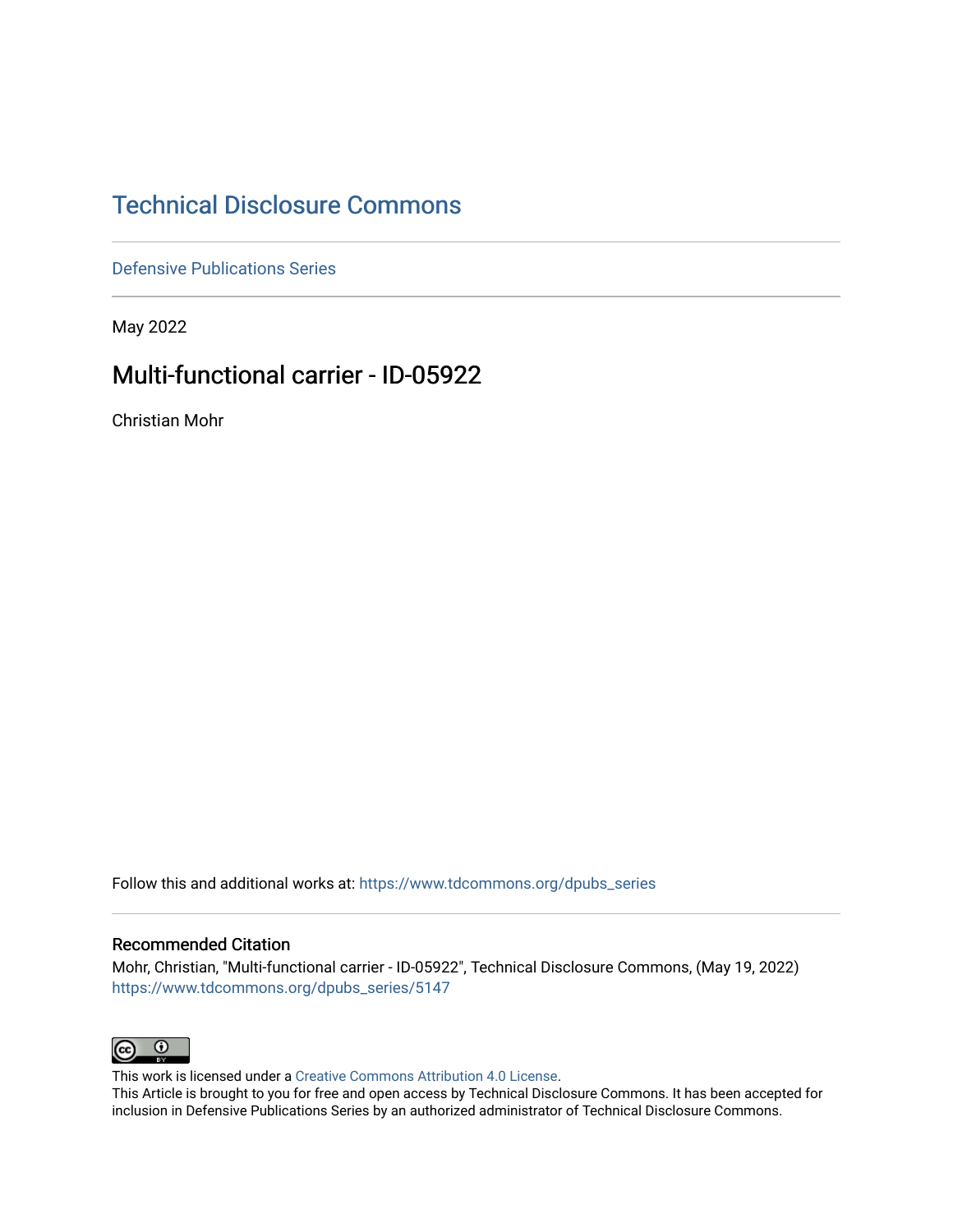

# **Multi-functional carrier**

# 1. Summary of the disclosure

The invention relates to a cooktop assembly for a cooking appliance. The cooktop assembly comprises a multi-functional carrier, a top glass-ceramic, an induction coil(s), an electronic power board, a power electronics housing, a connector box, and a user interface(s). The multi-functional carrier has an improved single frame structure to hold all the cooktop components together and is directly glued onto the larger surface of the top glass-ceramic. The multi-functional carrier comprises several cut-outs sections, fixation points, and promise springs intended to achieve fully automatic assembly of the cooktop components with precise alignments. Unlike the conventional cooktops with manual assembly and using several support frames, the multi-functional carrier allows the fixations of all cooktop components with high precision, thus achieving an automatic assembly. The invention, thus, eliminates misalignments in the vertical positioning of the induction coils, improving user cooking performance and also allowing the fixation of all relevant components automatically with a top-to- bottom sequence in the assembly.

# 2. Applicable Patent categorization

| H05B3/68   | Heating arrangements specially adapted for cooking plates    |
|------------|--------------------------------------------------------------|
|            | or analogous hot-plates.                                     |
| H05B3/74   | Non-metallic plates, e.g., vitro ceramic, ceramic, or glass- |
|            | ceramic hobs, also including power or control circuits.      |
| F24C 7/06  | Arrangement or mounting of electric heating elements.        |
| F24C 15/10 | Tops, e.g., hot plates; Rings (cover lids or splash guards.  |
|            | F24C15/12; spillage trays or grooves F24C15/14)              |

# 3. Technology domain

The present invention relates to a cooktop assembly for cooking appliances, and more particular to a mechanical setup of the cooktop components.

# 4. References

# 1. US2004159651A1 ONE-PIECE BURNER ELEMENT/SWITCH SUPPORT FOR A COOKTOP

The invention is directed to a handle assembly comprising a main body member 65 and an end cap 72 positioned at each end portion of the main body member 65. The end cap 72 includes a receiving flange 106 that receives a T-shaped extension 108 projecting from the main body member 65. This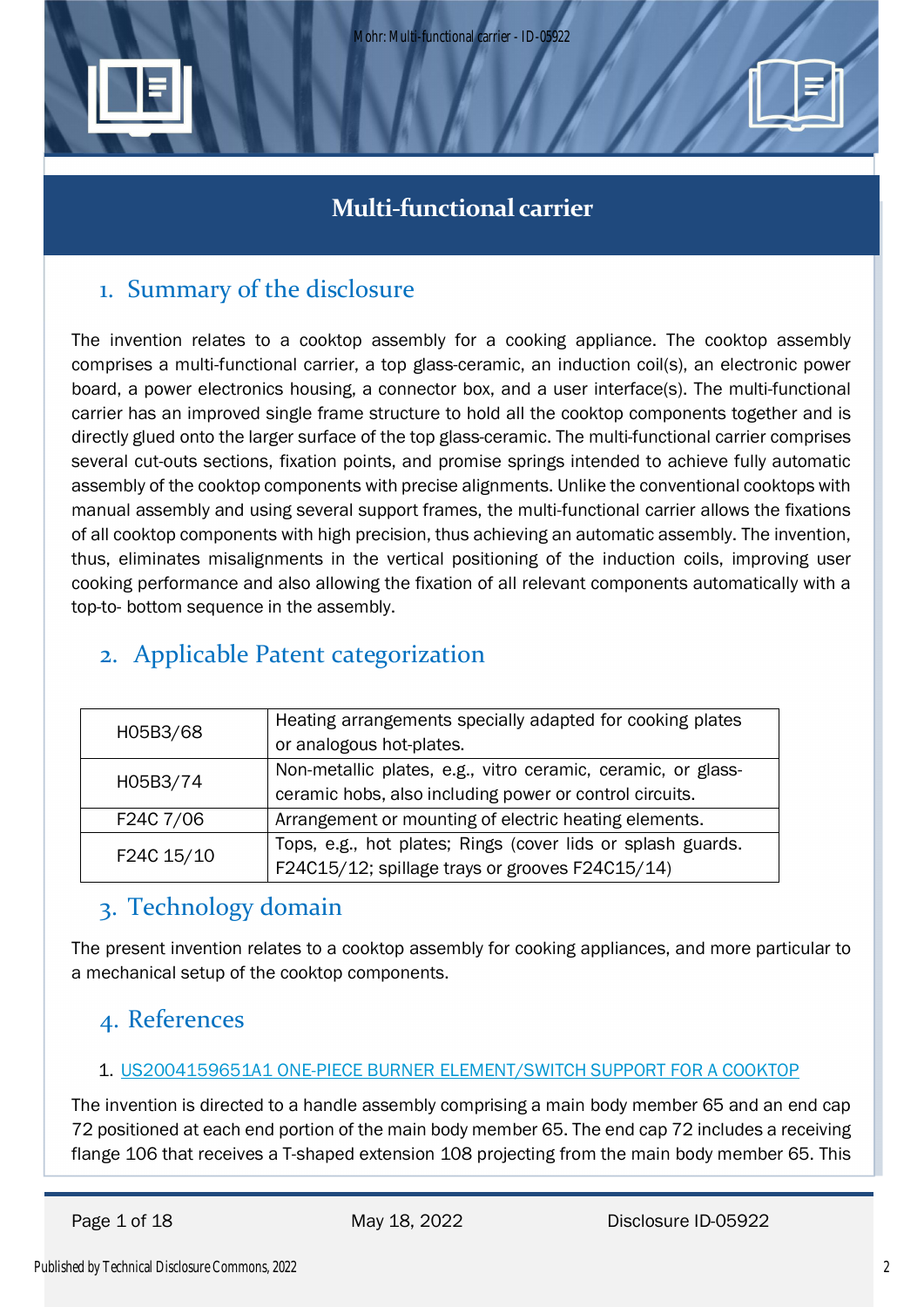*Defensive Publications Series, Art. 5147 [2022]*



creates a dovetail-type friction-fit arrangement and prevents the main body member 65 from twisting relative to the end cap 72. The handle assembly further includes a fastener 74 and a spring clip 78 having a main section 120 and a resilient arm member 140 (see below). The fastener 74 is inserted through a keyhole opening 126 in the spring clip 78 and an aperture 98 in the end cap 72, and threadably engages the main body member 65 to secure the spring clip 78, end cap 72, and main body member 65 together. Moreover, the arm member 140 of the spring clip 78 will engage the fastener 74 in its locked position.

### 2. US5847364A RADIANT HEATER SUPPORT SYSTEM

Ranges which include mounting systems for securing the heating elements so that the heating elements are maintained against an underside surface of the glass plate with a substantially constant force over a broad temperature range are described. In one embodiment, the cooktop includes a frame and a support panel having a plurality of radiant heating element openings. A glass panel is adhesively secured at selected locations to the support panel. The mounting system includes coil springs for engaging to the support panel and to the radiant heating elements for positioning the radiant heating elements within the radiant heating element openings and against the glass plate.

### 3. US2021071873A1 EMBOSSED FEATURE FOR COOKTOP ASSEMBLY

A cooktop assembly includes a burner box and a controller disposed on the burner box. A mounting panel is coupled to the burner box over the controller. The mounting panel defines a plurality of embossed features. Each of the plurality of embossed features extends vertically upward from discrete portions of the mounting panel. A plurality of coil assemblies includes individual coil assemblies. Each of the individual coil assemblies includes a coil disposed on a coil plate that defines more than one aperture. Each of the individual embossed features extends through an aperture of the more than one aperture defined by one of the coil plates when the individual coil assemblies are disposed on the mounting panel. A cooktop is disposed over the plurality of coil assemblies and coupled to the burner box.

### 4. US5571434A COOKTOP STAMPING HAVING MEANS FOR ATTACHING HEATING ELEMENTS AND AN INTEGRAL TRIM RING

A metal stamping for holding a glass ceramic cooktop, a control unit and a plurality of burner elements of an appliance having means for holding the glass ceramic cooktop, an element portion having a plurality of element holes wherein the burner elements are disposed and further having attachment means for securing the burner elements to the stamping, a control unit portion having means for attaching the control unit to the stamping, and a trim ring means for attaching the stamping to the appliance

# 5. US9599348B2 COOKTOP WITH DEFORMABLE HOOK

An oven having a cabinet and a cooktop disposed above the cabinet is provided. The cooktop includes a top frame located at a top surface of the cabinet, the top frame including at least one heater installation opening and at least two heater support brackets adjacent the installation opening, a top plate located on a top surface of the top frame, and a heater located in the installation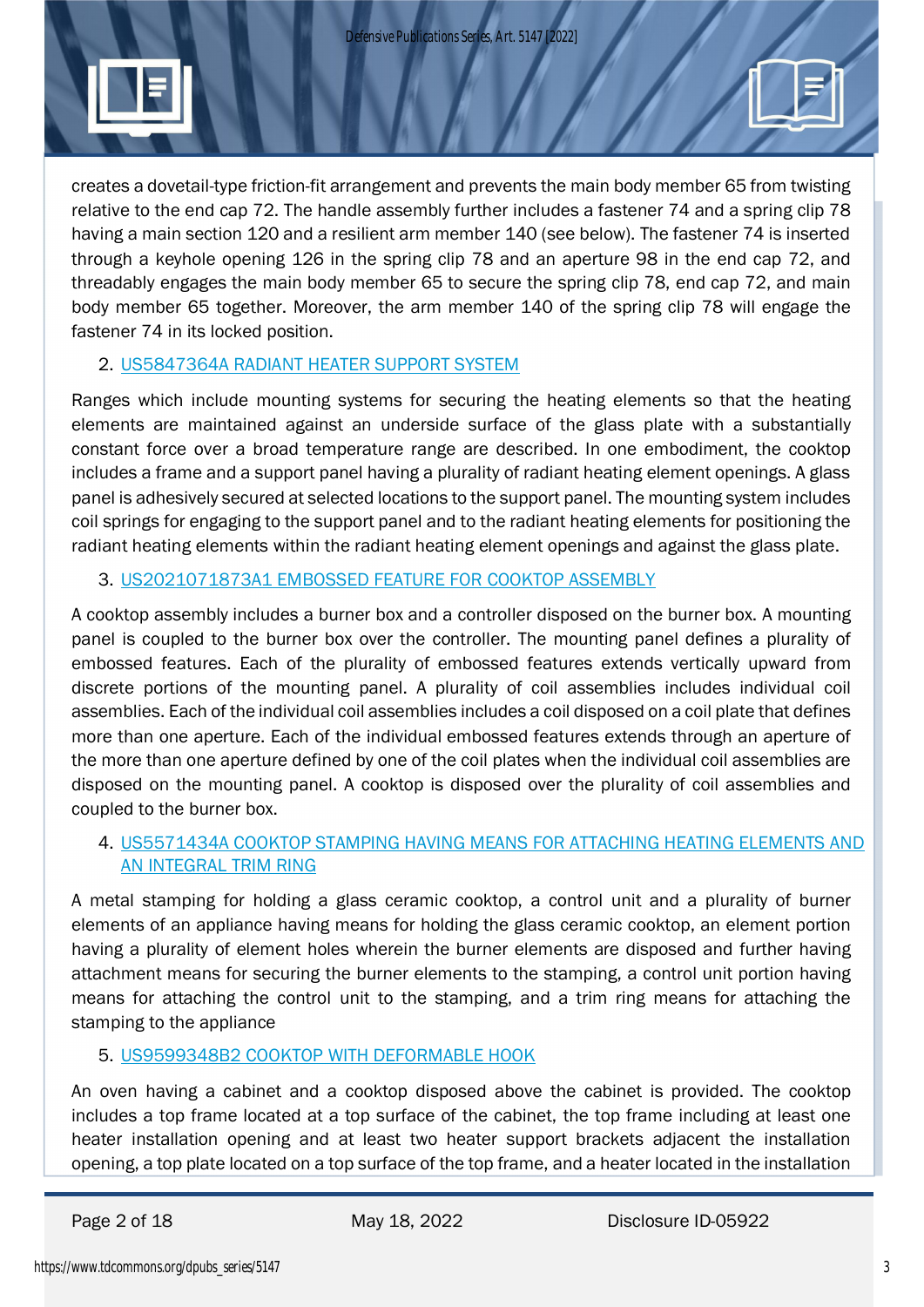opening, the heater including at least two heater support holders, each support holder being elastically coupled to a corresponding support bracket to movably support the heater.

# 5. Problem to be solved

For many years, the cooktop assembly for cooking appliances, e.g., kitchen hobs, is manufactured conventionally. Such a conventional cooktop assembly mainly comprises several support frames and cooktop components. The increases the complexity of the assembling process and also increases the manufacturing as well as the inventory costs. Furthermore, the mass-scale production of such a cooktop assembly requires a highly skilled worker with sufficient knowledge about the proper fixation of the cooktop assembly. Furthermore, the skilled workers have to assemble each cooktop component with their hands, therefore attaining a high rate of precision and proper alignments between the components. Such a repetitive complex process involving manual assembly may induce high fatigue stress in the workers, resulting in a large number of alignment errors in the final product.

In case of the prior Cheetah models, the components of the cooktop assembly like the induction coil and the glass-ceramic may achieve a substandard fit concerning each other, thus forming an unacceptable gap in-between them Such alignment error may lead to an inefficient power transfer from the induction coils and also varied power transfer for the same type of induction coils. As a result, this may increase the power consumption costs, and also lower the overall cooking experience of the user. Also, such an error-prone assembling process may lead to rejection of the final products triggering unnecessary re-assembling costs and increased time consumption. Therefore, it is necessary to develop a new improved cooktop assembly technique to solve the above-mentioned problems.

# 6. Proposed solution

The present invention solves the above-mentioned problem by providing an improved single support frame called a multi-functional carrier for a kitchen appliance, particularly for a hob appliance. A multi-functional carrier comprises several cut-outs sections, fixation points, and promise springs to secure the cooktop components in proper positions. A multi-functional carrier is directly glued onto a top glass-ceramic, thus ensuring safe fixation. Further, the several cut-out sections made on the multi-functional carrier are intended to allow the cooktop components like the induction coils and the user interface to establish direct contact with the glass-ceramic. This arrangement eliminates misalignments and gap formations between the two components. Likewise, the plurality of promise springs is attached to the multi-functional carrier at specific locations by means of punching with the carrier or by directly spot welding on the carrier. The promise springs act as the fixation elements for securing an electronic power housing.

The multi-functional carrier also includes fixation points in the surrounding edges of the cut-out sections. The fixation points are mainly responsible for holding the cooktop components like the induction coils, the user interface, the power board electronics, and the connector box on the multi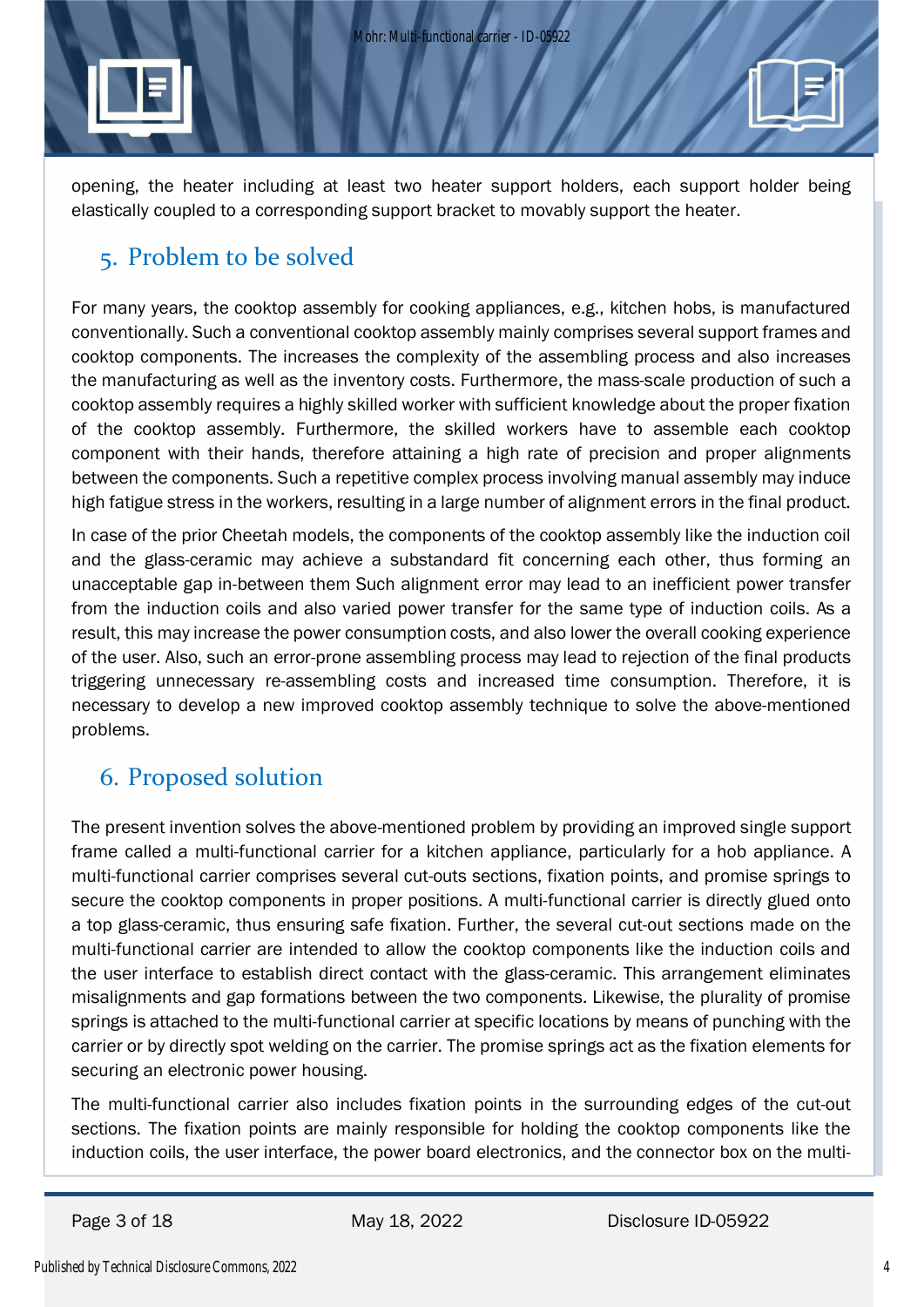functional carrier through a "screwing" or "clicking-in" mechanism. The fixation points guarantee the reliable position of the respective cooktop components. Thus, the overall mechanical design of the multi-functional carrier reduces the number of components required to hold the cooktop assembly together. Also, the direct contact of the induction coil with the glass-ceramic eliminates the chances of unequal cooking performance due to a defined and reliable vertical position of the induction coils. Therefore, the structural characteristic of the multi-functional carrier allows the implementation of automatic assembly with a minimum number of components involved, ensuring an improved cooking experience.

# 7. Description

The present invention relates to a cooktop assembly for a cooking appliance, e.g., kitchen hobs, and more particularly to a mechanical setup of the cooktop components in the following embodiments. In one embodiment, as shown in Figure 1, the multi-functional carrier is a single body support frame comprising several cut-outs sections (white color), the fixation points (blue colored) and promise springs (dark-blue colored). The multi-functional carrier is directly glued onto a top glass-ceramic as shown in Figure 2. The cut-out sections (white colored) allow the placement of cooktop components like the induction coils, the user interface, and other electronics like the vibrating sensors within cutout areas. These components placed within the cut-out sections establish a direct contact with the bottom side of the glass-ceramic preventing a gap formation or misalignments. The surrounding edges of the cut-out sections (white-colored) contains a number of fixation points that are punched together with the multi-function carrier. The fixation points are responsible for holding the components like induction coils, the user interface, the power board electronics, and the connector box to the multi-functional carrier.



#### *Figure 1. A perspective view of a multi-functional carrier with the cut-out regions and fixation points.*

In an embodiment of the invention, shown in Figure 2, glass-ceramic is attached on the top of the multi-functional carrier, such that two the components are directly glued to each other. The glass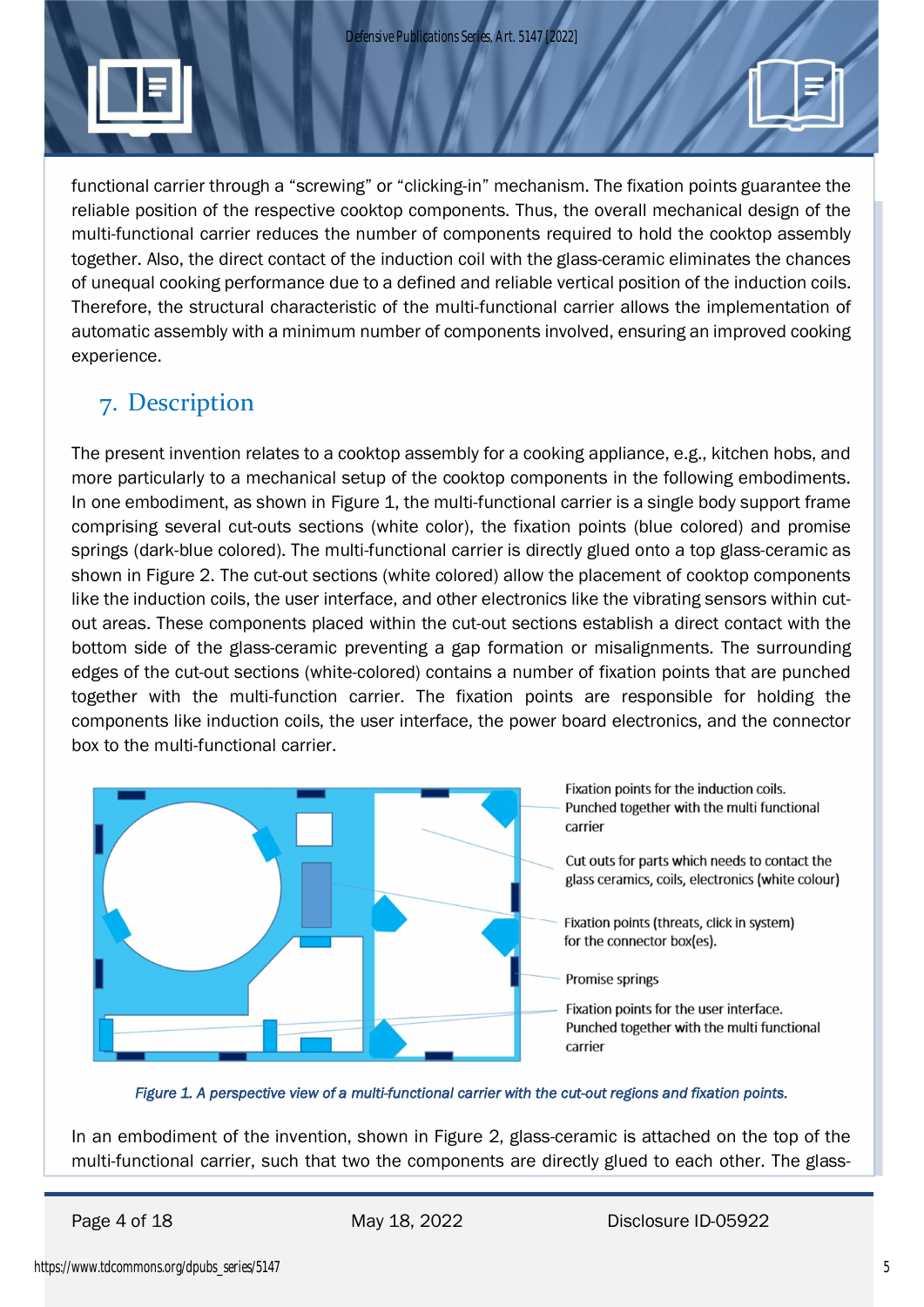Mohr: Multi-functional carrier - ID-05922



ceramic and the multi-functional carrier shares a large flat surface area for gluing, thus ensuring safe fixation between them. Further, the promise springs occupy the outer edge areas (dark-blue colored) of the multi-functional carrier. The promise springs are either punched into the multi-functional carrier or spot-welded onto the multi-functional carrier acting as a reliable fixation component for holding the power electronics housing. The edge area around the cut-outs sections comprises the fixation points, which are intended to hold the induction coils, the user interface, and the connector boxes by means of "screwing" or "clicking in" connectors. These fixation points ensure an automatic positioning of the cooktop components like the induction coils, the user interface, and the connector boxes, thus realizing an automatic assembly



*Figure 2. An assembled version of a multi-functional carrier showing glass-ceramic, induction coils and user interface.*

Furthermore, multi-functional carrier also ensures that the connector box gathers all the connectors at one point which are running from the induction coil group and other electronic parts like vibration sensor electronics. In addition, the multi-functional carrier also acts as a shielding element, protecting cooktop components from the electronic emissions or magnetic disturbances coming from various power electronics. In total, the multi-functional carrier ensures an automatic assembly from top to bottom approach, and additionally allows automatic assembly of the other components like induction coils, user interface, and power board housing including assembled power board electronics.

# 8. Machine translations

Support multifonctionnel

1. Résumé de l'invention

L'invention concerne un ensemble de table de cuisson pour un appareil de cuisson. L'ensemble de la table de cuisson comprend un support multifonctionnel, une vitrocéramique supérieure, une ou plusieurs bobines d'induction, une carte électronique de puissance, un boîtier électronique de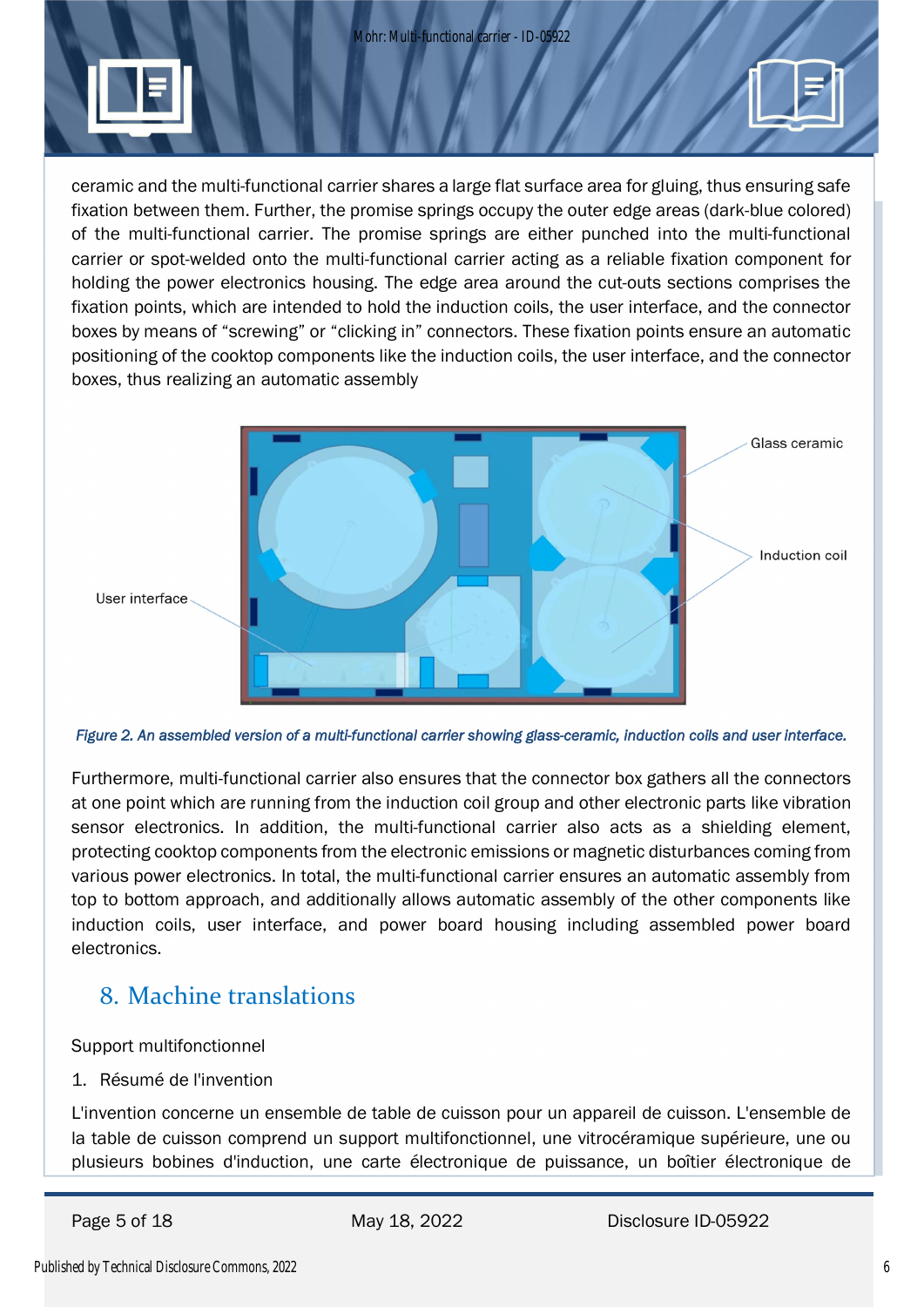

puissance, un boîtier de connexion et une ou plusieurs interfaces utilisateur. Le support multifonctionnel a une structure améliorée à cadre unique pour maintenir tous les composants de la table de cuisson ensemble et est directement collé sur la plus grande surface de la vitrocéramique supérieure. Le support multifonctionnel comprend plusieurs sections découpées, des points de fixation et des ressorts de promesse destinés à réaliser un assemblage entièrement automatique des composants de la table de cuisson avec des alignements précis. Contrairement aux tables de cuisson conventionnelles à assemblage manuel et utilisant plusieurs cadres de support, le support multifonctionnel permet de fixer tous les composants de la table de cuisson avec une grande précision, réalisant ainsi un assemblage automatique. L'invention élimine ainsi les défauts d'alignement dans le positionnement vertical des bobines d'induction, améliorant les performances de cuisson de l'utilisateur et permettant également la fixation de tous les composants pertinents de manière automatique avec une séquence de haut en bas dans l'assemblage.

2. Catégorisation des brevets applicables

H05B3/68 Dispositifs de chauffage spécialement adaptés aux plaques de cuisson ou aux plaques chauffantes analogues.

H05B3/74 Plaques non métalliques, par exemple, plaques de cuisson en vitrocéramique, en céramique ou en vitrocéramique, y compris les circuits d'alimentation ou de commande.

F24C 7/06 Agencement ou montage d'éléments chauffants électriques.

F24C 15/10 Plateaux, par exemple, plaques chauffantes ; anneaux (couvercles ou protections contre les éclaboussures. F24C15/12 ; plateaux ou rainures de déversement F24C15/14).

### 3. Domaine technologique

La présente invention concerne un ensemble de table de cuisson pour appareils de cuisson, et plus particulièrement un réglage mécanique des composants de la table de cuisson.

#### 4. Références

# 1. US2004159651A1 SUPPORT MONOBLOC D'ÉLÉMENT DE BRÛLEUR/INTERRUPTEUR POUR UNE TABLE DE CUISSON

L'invention concerne un ensemble de poignée comprenant un élément de corps principal 65 et un capuchon d'extrémité 72 positionné à chaque partie d'extrémité de l'élément de corps principal 65. Le capuchon d'extrémité 72 comprend une bride de réception 106 qui reçoit une extension en forme de T 108 faisant saillie de l'élément de corps principal 65. Ceci crée un arrangement d'ajustement par friction de type queue d'aronde et empêche l'élément de corps principal 65 de se tordre par rapport au capuchon d'extrémité 72. L'ensemble de poignée comprend en outre une attache 74 et une pince à ressort 78 ayant une section principale 120 et un élément de bras résilient 140 (voir cidessous). L'attache 74 est insérée à travers une ouverture en trou de serrure 126 dans l'attache élastique 78 et une ouverture 98 dans le capuchon d'extrémité 72, et s'engage par filetage dans l'élément de corps principal 65 pour fixer l'attache élastique 78, le capuchon d'extrémité 72 et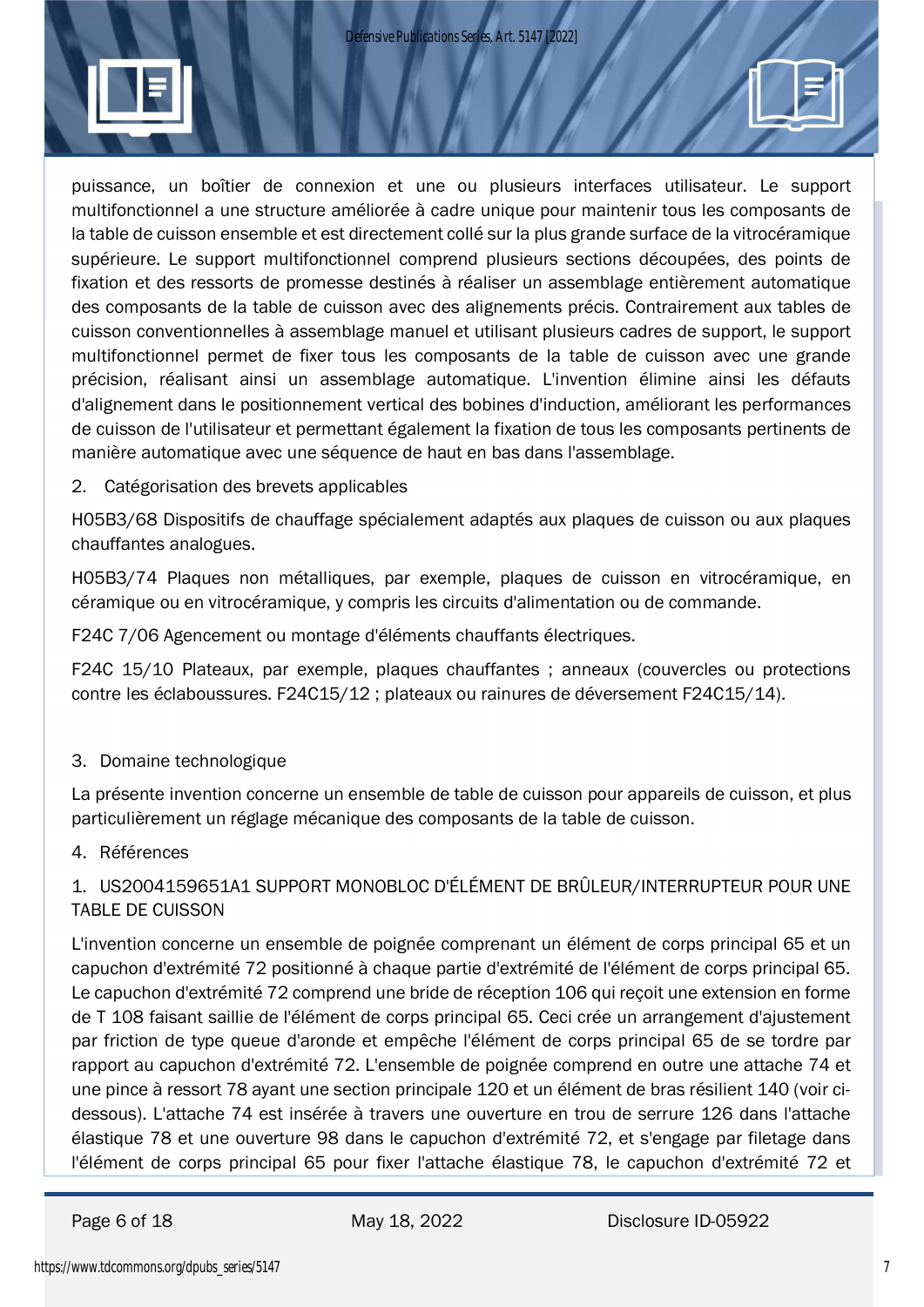

l'élément de corps principal 65 ensemble. De plus, l'élément de bras 140 de l'attache élastique 78 s'engage avec l'élément de fixation 74 dans sa position verrouillée.

### 2. SYSTÈME DE SUPPORT DE L'APPAREIL DE CHAUFFAGE RADIANT US5847364A

On décrit des cuisinières qui comprennent des systèmes de montage pour fixer les éléments chauffants de façon à ce que les éléments chauffants soient maintenus contre une surface inférieure de la plaque de verre avec une force sensiblement constante sur une large plage de température. Dans un mode de réalisation, la table de cuisson comprend un cadre et un panneau de support comportant une pluralité d'ouvertures pour éléments chauffants radiants. Une plaque de verre est fixée par adhésif à des endroits sélectionnés sur le panneau de support. Le système de montage comprend des ressorts hélicoïdaux destinés à s'engager sur le panneau de support et sur les éléments chauffants radiants pour positionner les éléments chauffants radiants dans les ouvertures des éléments chauffants radiants et contre la plaque de verre.

### 3. US2021071873A1 CARACTÉRISTIQUE EN RELIEF POUR ENSEMBLE DE TABLE DE CUISSON

Un ensemble de table de cuisson comprend un boîtier de brûleur et un contrôleur disposé sur le boîtier de brûleur. Un panneau de montage est couplé au boîtier de brûleur au-dessus du contrôleur. Le panneau de montage définit une pluralité de caractéristiques gaufrées. Chacune de la pluralité de caractéristiques gaufrées s'étend verticalement vers le haut à partir de parties discrètes du panneau de montage. Une pluralité d'ensembles de bobines comprend des ensembles de bobines individuels. Chacun des ensembles de bobines individuels comprend une bobine disposée sur une plaque de bobine qui définit plus d'une ouverture. Chacune des caractéristiques gaufrées individuelles s'étend à travers une ouverture de la plus d'une ouverture définie par l'une des plaques à bobines lorsque les ensembles de bobines individuels sont disposés sur le panneau de montage. Une table de cuisson est disposée sur la pluralité d'ensembles de bobines et couplée à la boîte à brûleurs.

# 4. US5571434A EMBOUTISSAGE DE TABLE DE CUISSON AYANT DES MOYENS DE FIXATION D'ÉLÉMENTS CHAUFFANTS ET UN ANNEAU DE GARNITURE INTÉGRÉ

Pièce métallique emboutie destinée à maintenir une table de cuisson en vitrocéramique, une unité de commande et une pluralité d'éléments de brûleur d'un appareil, comportant des moyens pour maintenir la table de cuisson en vitrocéramique, une partie d'élément comportant une pluralité de trous d'élément dans lesquels sont disposés les éléments de brûleur et comportant en outre des moyens de fixation pour fixer les éléments de brûleur à la pièce emboutie, une partie d'unité de commande comportant des moyens pour fixer l'unité de commande à la pièce emboutie, et un moyen de bague de garniture pour fixer la pièce emboutie à l'appareil.

### 5. US9599348B2 PLAQUE DE CUISSON AVEC CROCHET DÉFORMABLE

Un four ayant une armoire et une table de cuisson disposée au-dessus de l'armoire est fourni. La table de cuisson comprend un cadre supérieur situé sur une surface supérieure de l'armoire, le cadre supérieur comprenant au moins une ouverture d'installation d'élément chauffant et au moins deux supports d'élément chauffant adjacents à l'ouverture d'installation, une plaque supérieure située sur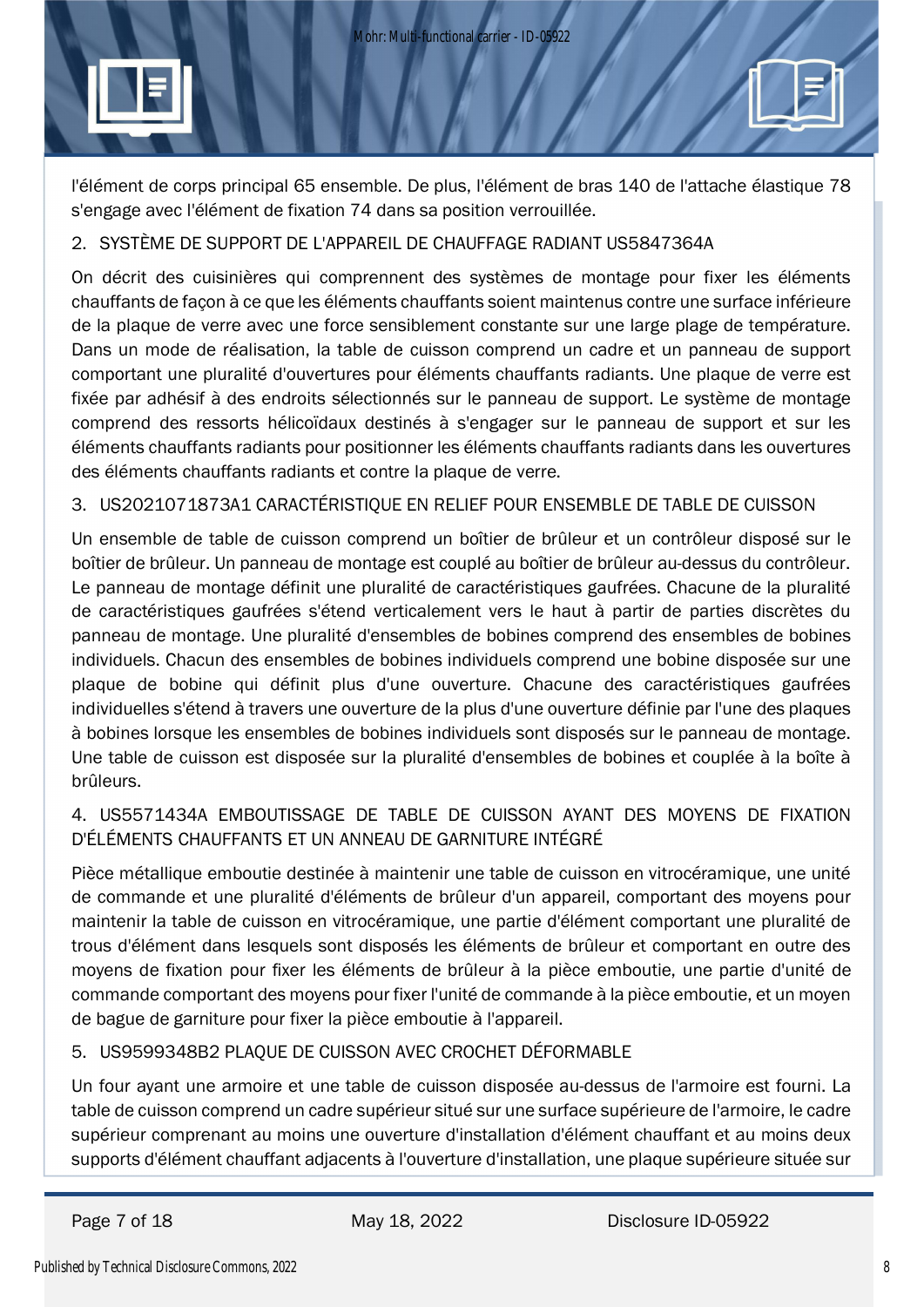

une surface supérieure du cadre supérieur, et un élément chauffant situé dans l'ouverture d'installation, l'élément chauffant comprenant au moins deux supports d'élément chauffant, chaque support étant couplé de manière élastique à un support correspondant pour supporter l'élément chauffant de manière mobile.

5. Problème à résoudre

Depuis de nombreuses années, l'ensemble de la table de cuisson pour les appareils de cuisson, par exemple les plaques de cuisine, est fabriqué de manière conventionnelle. Un tel ensemble conventionnel de table de cuisson comprend principalement plusieurs cadres de support et composants de table de cuisson. Cela augmente la complexité du processus d'assemblage ainsi que les coûts de fabrication et d'inventaire. En outre, la production à grande échelle d'un tel ensemble de table de cuisson nécessite un travailleur hautement qualifié ayant des connaissances suffisantes sur la fixation correcte de l'ensemble de table de cuisson. De plus, les ouvriers qualifiés doivent assembler chaque composant de la table de cuisson avec leurs mains, ce qui leur permet d'atteindre un taux élevé de précision et d'alignements corrects entre les composants. Un tel processus complexe et répétitif impliquant un assemblage manuel peut induire une forte fatigue chez les travailleurs, ce qui entraîne un grand nombre d'erreurs d'alignement dans le produit final.

Dans le cas des modèles Cheetah antérieurs, les composants de l'ensemble de la table de cuisson, tels que la bobine d'induction et la vitrocéramique, peuvent être mal ajustés l'un par rapport à l'autre, formant ainsi un espace inacceptable entre eux. Une telle erreur d'alignement peut entraîner un transfert de puissance inefficace des bobines d'induction et également un transfert de puissance variable pour le même type de bobines d'induction. Par conséquent, cela peut augmenter les coûts de consommation d'énergie et réduire l'expérience de cuisson globale de l'utilisateur. En outre, un tel processus d'assemblage sujet aux erreurs peut entraîner le rejet des produits finaux, ce qui entraîne des coûts de réassemblage inutiles et une augmentation de la consommation de temps. Il est donc nécessaire de développer une nouvelle technique améliorée d'assemblage de la table de cuisson pour résoudre les problèmes mentionnés ci-dessus.

6. Solution proposée

La présente invention résout le problème susmentionné en fournissant un cadre de support unique amélioré appelé support multifonctionnel pour un appareil de cuisine, en particulier pour un appareil de table de cuisson. Un support multifonctionnel comprend plusieurs sections découpées, des points de fixation et des ressorts promis pour fixer les composants de la table de cuisson dans des positions appropriées. Un support multifonctionnel est directement collé sur une vitrocéramique supérieure, ce qui garantit une fixation sûre. En outre, les nombreuses sections découpées sur le support multifonctionnel sont destinées à permettre aux composants de la table de cuisson, tels que les bobines d'induction et l'interface utilisateur, d'établir un contact direct avec la vitrocéramique. Cette disposition permet d'éliminer les défauts d'alignement et la formation d'espaces entre les deux composants. De même, la pluralité de ressorts de promesse est fixée au support multifonctionnel à des endroits spécifiques par poinçonnage avec le support ou par soudage direct par points sur le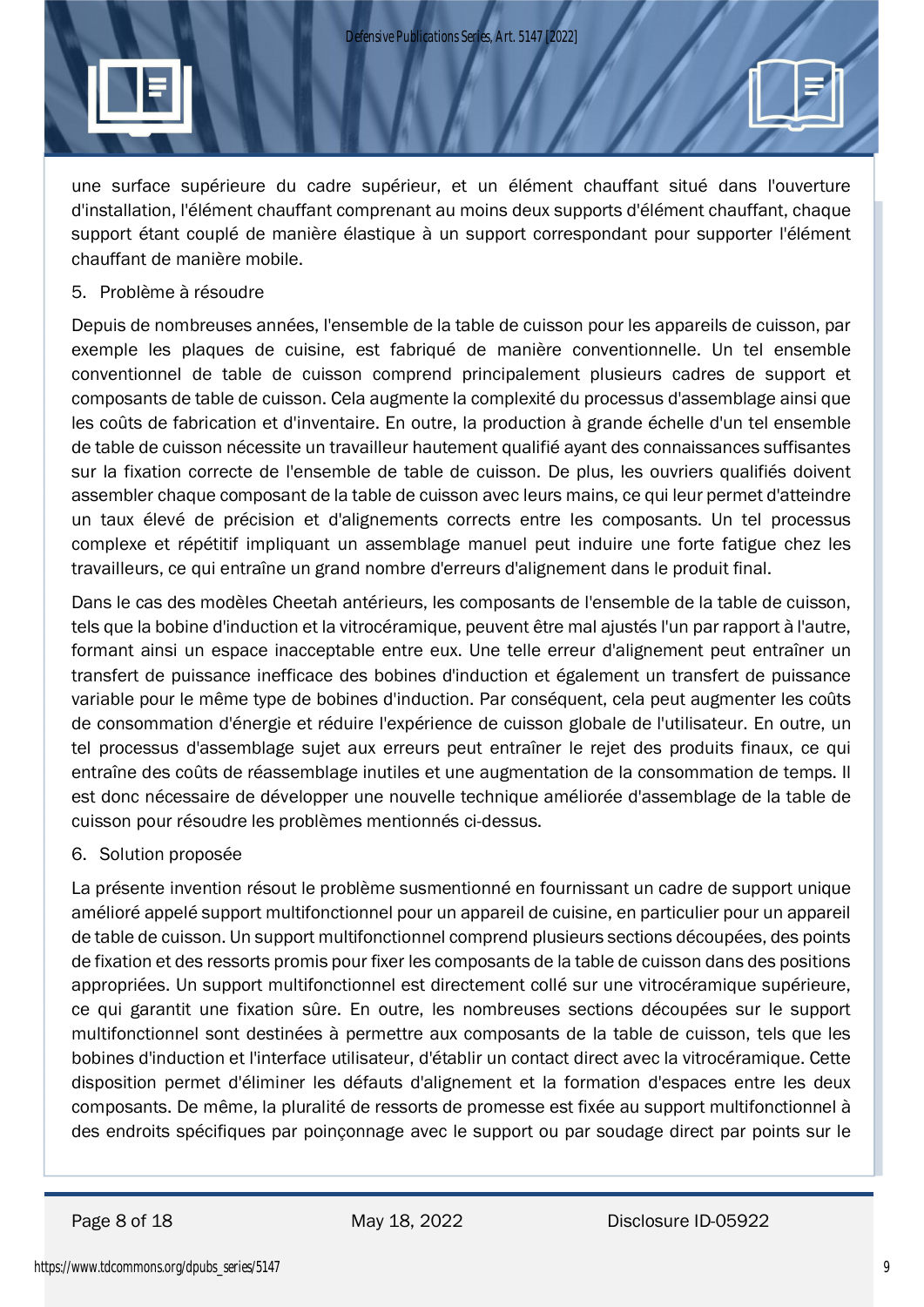support. Les ressorts promis agissent comme des éléments de fixation pour sécuriser un boîtier de puissance électronique.

Le support multifonctionnel comprend également des points de fixation dans les bords des sections découpées. Les points de fixation sont principalement responsables du maintien des composants de la table de cuisson, tels que les bobines d'induction, l'interface utilisateur, l'électronique de la carte d'alimentation et le boîtier de raccordement, sur le support multifonctionnel par un mécanisme de "vissage" ou de "clic". Les points de fixation garantissent la position fiable des composants respectifs de la table de cuisson. Ainsi, la conception mécanique globale du support multifonctionnel réduit le nombre de composants nécessaires pour maintenir l'ensemble de la table de cuisson. De plus, le contact direct de la bobine d'induction avec la vitrocéramique élimine les risques de performances de cuisson inégales grâce à une position verticale définie et fiable des bobines d'induction. Par conséquent, la caractéristique structurelle du support multifonctionnel permet la mise en œuvre d'un assemblage automatique avec un nombre minimum de composants impliqués, garantissant une expérience de cuisson améliorée.

#### 7. Description

La présente invention concerne un ensemble de table de cuisson pour un appareil de cuisson, par exemple des tables de cuisson de cuisine, et plus particulièrement une configuration mécanique des composants de la table de cuisson dans les modes de réalisation suivants. Dans un mode de réalisation, tel qu'illustré sur la figure 1, le support multifonctionnel est un cadre support monobloc comprenant plusieurs sections découpées (de couleur blanche), les points de fixation (de couleur bleue) et les ressorts de promesse (de couleur bleu foncé). Le support multifonctionnel est directement collé sur une vitrocéramique supérieure, comme le montre la figure 2. Les sections découpées (de couleur blanche) permettent de placer les composants de la table de cuisson, comme les bobines d'induction, l'interface utilisateur et d'autres éléments électroniques, comme les capteurs de vibration, dans les zones découpées. Ces composants placés dans les sections découpées établissent un contact direct avec la face inférieure de la vitrocéramique, ce qui empêche la formation d'un espace ou de désalignements. Les bords périphériques des sections découpées (de couleur blanche) contiennent un certain nombre de points de fixation qui sont perforés avec le support multifonction. Les points de fixation sont responsables de la fixation des composants tels que les bobines d'induction, l'interface utilisateur, la carte électronique de puissance et le boîtier de connexion au support multifonctionnel.

Figure 1. Vue en perspective d'un support multifonctionnel avec les régions découpées et les points de fixation.

Dans un mode de réalisation de l'invention, illustré à la figure 2, une vitrocéramique est fixée sur le dessus du support multifonctionnel, de sorte que deux des composants sont directement collés l'un à l'autre. La vitrocéramique et le support multifonctionnel partagent une grande surface plane pour le collage, assurant ainsi une fixation sûre entre eux. En outre, les ressorts de promesse occupent les zones du bord extérieur (de couleur bleu foncé) du support multifonctionnel. Les ressorts promis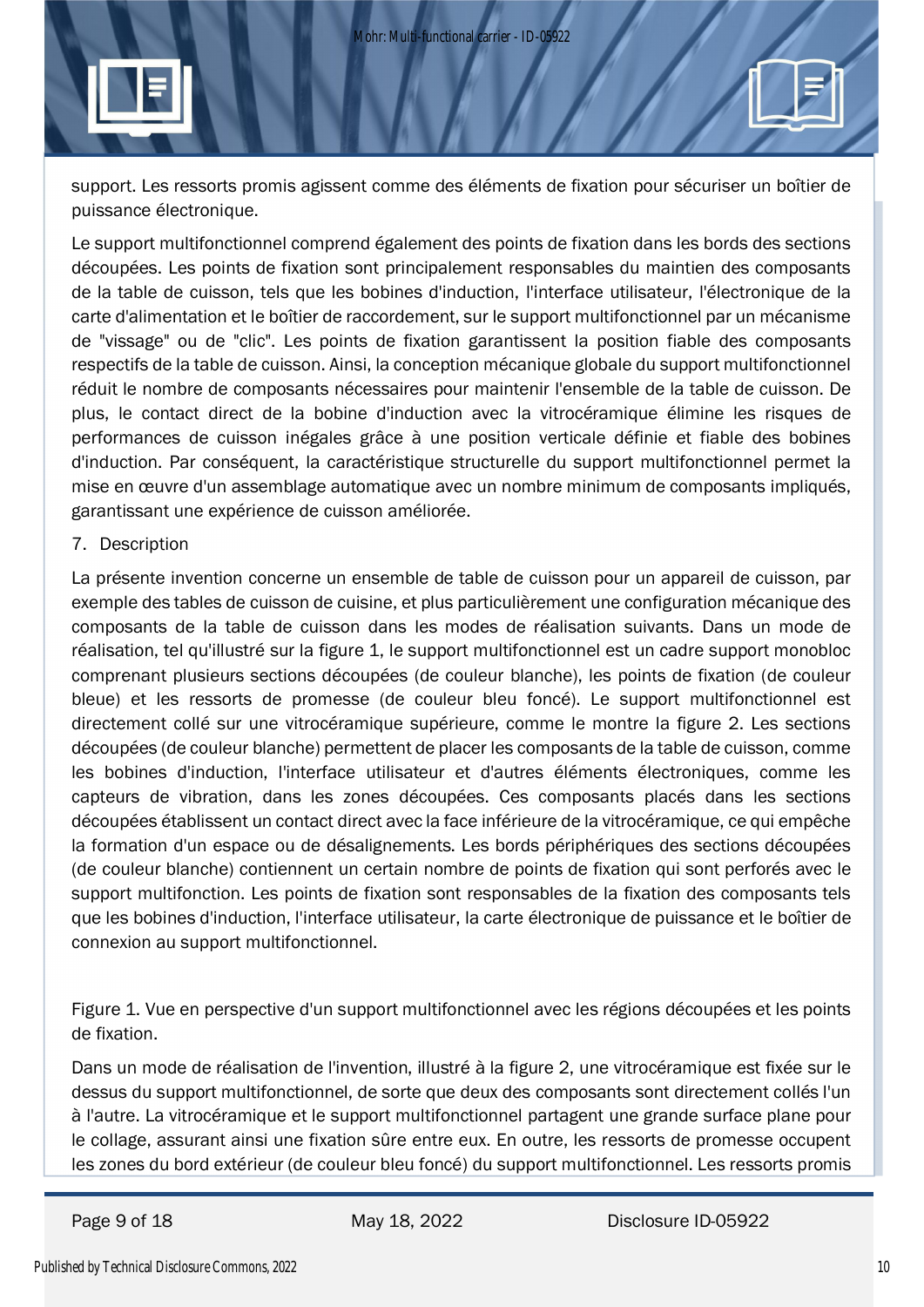

sont soit perforés dans le support multifonctionnel, soit soudés par points sur le support multifonctionnel, agissant comme un composant de fixation fiable pour maintenir le boîtier de l'électronique de puissance. La zone de bordure autour des sections découpées comprend les points de fixation, qui sont destinés à maintenir les bobines d'induction, l'interface utilisateur et les boîtiers de connexion au moyen de connecteurs à "visser" ou à "encliqueter". Ces points de fixation assurent un positionnement automatique des composants de la table de cuisson, tels que les bobines d'induction, l'interface utilisateur et les boîtiers de raccordement, réalisant ainsi un assemblage automatique.

Figure 2. Une version assemblée d'un support multifonctionnel montrant la vitrocéramique, les bobines d'induction et l'interface utilisateur.

En outre, le support multifonctionnel garantit que le boîtier de connexion rassemble en un seul point tous les connecteurs qui partent du groupe de bobines d'induction et d'autres composants électroniques tels que l'électronique du capteur de vibrations. En outre, le support multifonctionnel agit également comme un élément de blindage, protégeant les composants de la table de cuisson des émissions électroniques ou des perturbations magnétiques provenant de diverses électroniques de puissance. Au total, le support multifonctionnel assure un assemblage automatique de haut en bas et permet en outre l'assemblage automatique des autres composants tels que les bobines d'induction, l'interface utilisateur et le boîtier de la carte d'alimentation, y compris l'électronique de la carte d'alimentation assemblée.

### 多功能载体

#### 1. 公开内容摘要

本发明涉及一种用于烹饪设备的灶台组件。该灶台组件包括一个多功能载体、一个顶部玻璃陶 瓷、一个(些)感应线圈、一个电子电源板、一个电力电子设备外壳、一个连接器盒和一个(些)用 户界面。多功能载体有一个改进的单一框架结构,将所有的灶台部件固定在一起,并直接粘在 顶部玻璃陶瓷的较大表面上。多功能载体包括几个切口部分、固定点和承诺的弹簧,旨在实现 灶台部件的全自动装配,并进行精确对准。与传统的手工装配和使用几个支撑框架的灶台不同 ,多功能载体可以高精度地固定所有灶台部件,从而实现自动装配。因此,本发明消除了感应 线圈垂直定位中的错位,提高了用户的烹饪性能,还允许在装配中以从上到下的顺序自动固定 所有相关部件。

2. 适用的专利分类

H05B3/68 特别适用于烹饪板或类似热板的加热装置。

H05B3/74 非金属板,例如,体外陶瓷、陶瓷或玻璃陶瓷炉,也包括电源或控制电路。

F24C 7/06 电加热元件的排列或安装。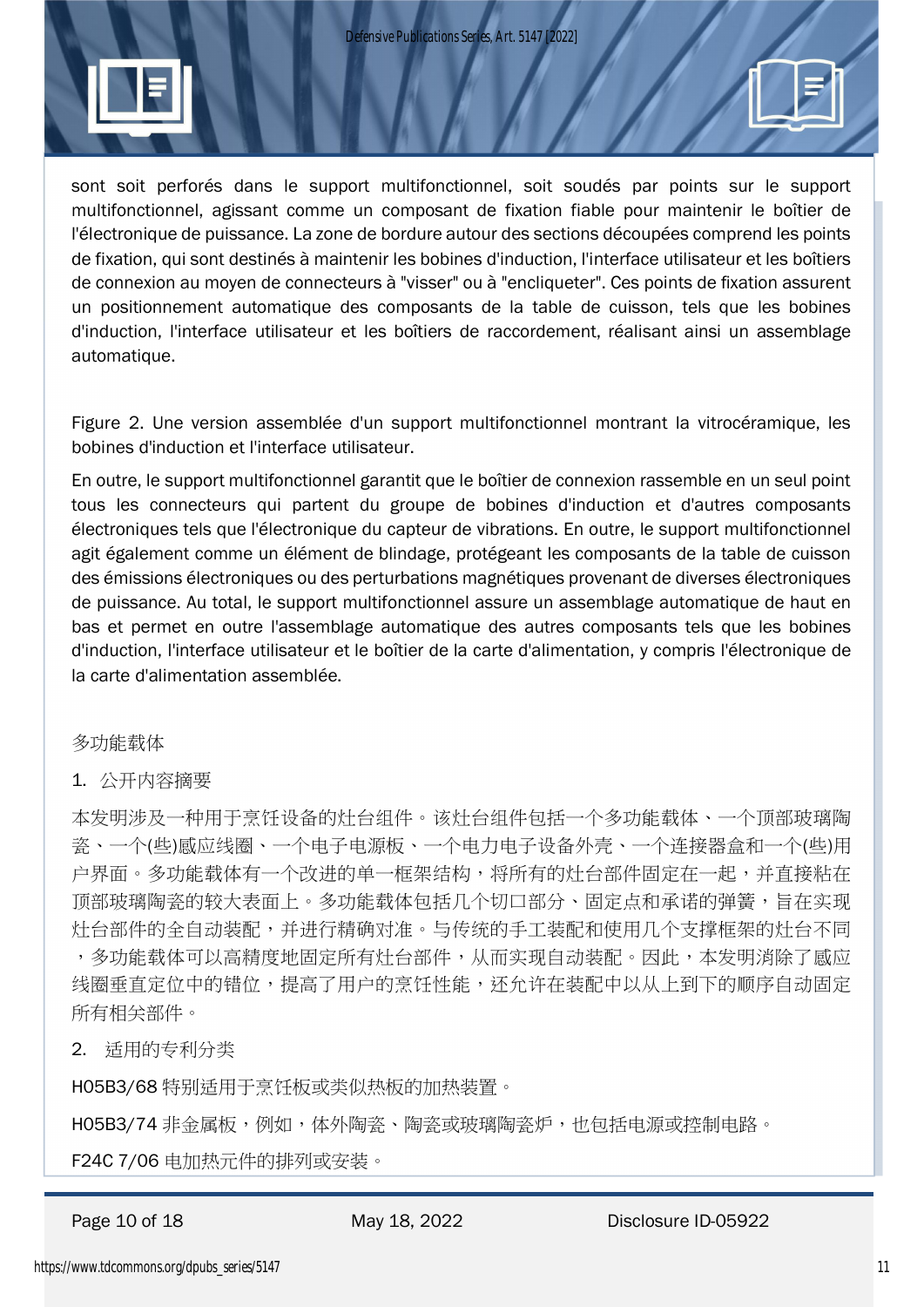F24C 15/10 顶部,例如,热板;环(盖子或防溅板。 F24C15/12;溢出盘或槽 F24C15/14)

#### 3. 技术领域

本发明涉及一种用于烹饪器具的灶台组件,更具体地说,涉及一种灶台组件的机械设置。

#### 4. 参考文献

1. US2004159651A1 灶台的一体式燃烧器元件/开关支架

本发明涉及一种手柄组件,包括一个主体部件 65 和一个设置在主体部件 65 的每个端部的端盖 72。端盖 72 包括一个接收凸缘 106,该凸缘接收从主体部件 65 伸出的 T 形延伸部分 108。这 就形成了燕尾式的摩擦配合安排,并防止主体部件 65 相对于端盖 72 扭曲。手柄组件还包括一 个紧固件 74 和一个弹簧夹 78,该弹簧夹具有一个主要部分 120 和一个弹性臂部件 140 (见下 文)。扣件 74 通过弹簧夹 78 中的钥匙孔开口 126 和端盖 72 中的孔 98 插入,并与主体部件 65 螺纹啮合,将弹簧夹 78、端盖 72 和主体部件 65 固定在一起。此外,弹簧夹 78 的臂件 140 将 在其锁定位置与紧固件 74 啮合。

#### 2. US5847364A 辐射加热器支持系统

描述了包括用于固定加热元件的安装系统的炉灶,以便加热元件在广泛的温度范围内以基本恒 定的力保持在玻璃板的下表面。在一个实施方案中,炉灶包括一个框架和一个具有多个辐射加 热元件开口的支撑板。一块玻璃板在选定的位置被粘合地固定在支撑板上。安装系统包括用于 与支撑板和辐射加热元件啮合的螺旋弹簧,用于将辐射加热元件定位在辐射加热元件开口内并 紧贴玻璃板。

3. US2021071873A1 灶台组件的压花特征

一个灶台组件包括一个燃烧器盒和一个设置在燃烧器盒上的控制器。一块安装板与控制器上方 的燃烧器盒相连接。该安装面板定义了多个压花特征。多个压印特征中的每一个都从安装面板 的离散部分垂直向上延伸。多个线圈组件包括单个线圈组件。每个单独的线圈组件包括一个布 置在线圈板上的线圈,该线圈板确定了一个以上的孔洞。当单个线圈组件被放置在安装面板上 时,每个单独的压花特征通过由其中一个线圈板定义的一个以上的孔洞延伸。一个灶台被放置 在多个线圈组件上,并与燃烧器盒相联。

4. US5571434A 炉灶冲压件,具有连接加热元件的装置和一个整体装饰环

一种用于固定玻璃陶瓷灶台的金属冲压件,控制单元和电器的多个燃烧器元件,具有用于固定 玻璃陶瓷灶台的装置,元件部分具有多个元件孔,其中放置了燃烧器元件,并进一步具有用于 将燃烧器元件固定在冲压件上的连接装置,控制单元部分具有用于将控制单元固定在冲压件上 的装置,以及用于将冲压件固定在电器上的饰环装置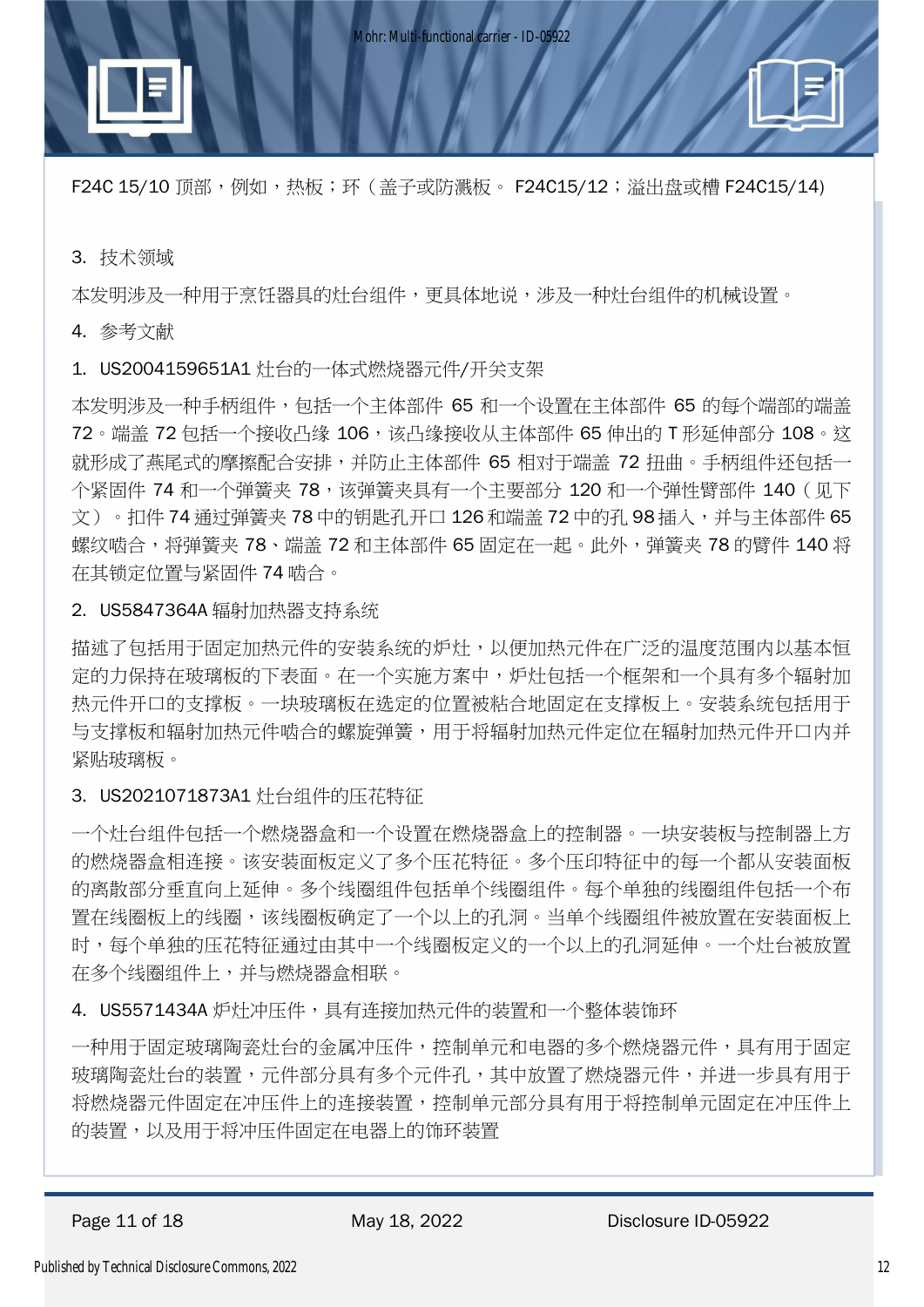

提供一种具有柜子和布置在柜子上方的灶台的烤箱。灶台包括位于橱柜顶面的顶架,顶架包括 至少一个加热器安装口和邻近安装口的至少两个加热器支撑支架,位于顶架顶面的顶板,以及 位于安装口内的加热器,加热器包括至少两个加热器支撑支架,每个支撑支架弹性地与相应的 支撑支架耦合,以移动地支撑加热器。

#### 5. 要解决的问题

多年来,用于烹饪器具,例如厨房炉灶的灶台组件是按惯例制造的。这样的传统灶台组件主要 包括几个支撑架和灶台部件。这增加了组装过程的复杂性,也增加了制造以及库存成本。此外 ,大规模生产这样的灶台组件需要一个高度熟练的工人,他对灶台组件的正确固定有足够的了 解。此外,熟练工人必须用手来组装每个灶台组件,因此要达到很高的精度和组件之间的正确 排列。这种涉及手工装配的重复性复杂过程可能会诱发工人的高疲劳压力,导致最终产品出现 大量的对准错误。

就先前的 Cheetah型号而言,灶台组件(如感应线圈和玻璃陶瓷)之间的配合可能不符合标准, 因此在它们之间形成了不可接受的间隙,这种对准错误可能导致感应线圈的功率传输效率低下 ,而且同一类型的感应线圈的功率传输也不同。因此,这可能会增加电力消耗成本,也会降低 用户的整体烹饪体验。另外,这种容易出错的组装过程可能会导致最终产品被拒绝,引发不必 要的重新组装成本和增加时间消耗。因此,有必要开发一种新的改进的灶台装配技术来解决上 述问题。

#### 6. 建议的解决方案

本发明解决了上述问题,提供了一种改进的单支撑架,称为厨房用具,特别是炉灶用具的多功 能载体。一个多功能载体包括若干切口部分、固定点和承诺的弹簧,以将灶台部件固定在适当 的位置。多功能支架直接粘在顶部的玻璃陶瓷上,从而确保安全固定。此外,多功能载体上的 几个镂空部分是为了让感应线圈和用户界面等灶台部件与玻璃陶瓷建立直接接触。这种安排消 除了这两个部件之间的错位和间隙形成。同样,多个承诺弹簧通过与载体打孔或直接在载体上 点焊的方式,在特定位置与多功能载体相连。承诺弹簧作为固定元件,用于固定一个电子电源 外壳。

多功能载体还包括在切割部分的周围边缘的固定点。固定点主要负责通过 "拧 "或 "点击 "机制, 将感应线圈、用户界面、电源板电子元件和连接器盒等灶台部件固定在多功能载体上。这些固 定点保证了各个灶台部件的可靠位置。因此,多功能载体的整体机械设计减少了将灶台组件固 定在一起所需的部件数量。同时,由于感应线圈与玻璃陶瓷的直接接触,消除了因感应线圈的 确定和可靠的垂直位置而导致的烹饪性能不平等的可能性。因此,多功能载体的结构特点允许 实施自动装配,所涉及的部件数量最少,确保改善烹饪体验。

7. 描述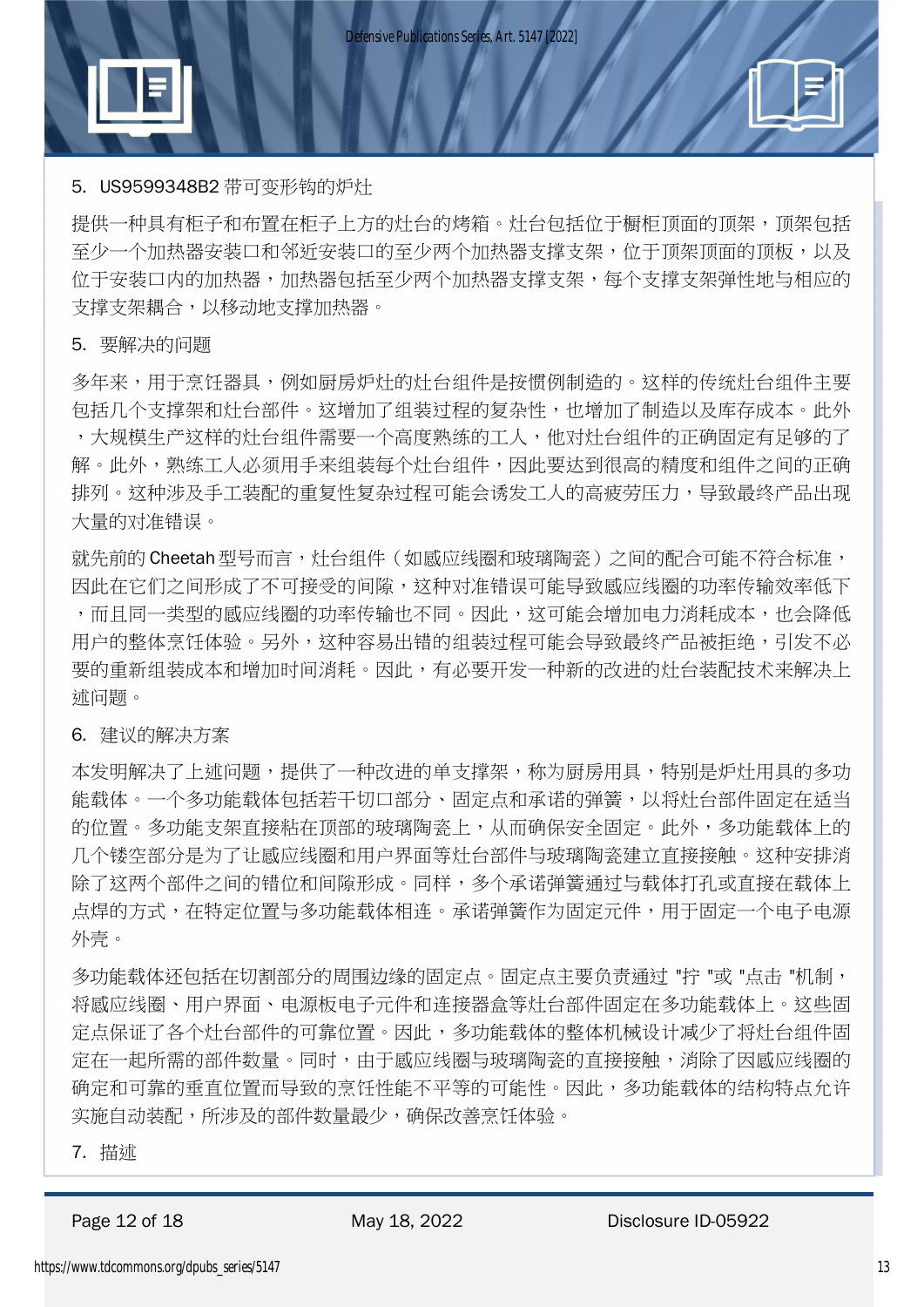

本发明涉及一种用于烹饪设备,例如厨房炉灶的灶台组件,更具体地说,涉及以下实施例中的 灶台组件的机械设置。在一个实施例中,如图 1所示,多功能载体是一个单一的主体支撑框架, 包括几个切口部分(白色)、固定点(蓝色)和承诺弹簧(深蓝色)。如图 2所示,多功能载体 被直接粘在顶部的玻璃陶瓷上。镂空部分(白色)允许在镂空区域内放置感应线圈、用户界面 等灶台部件,以及振动传感器等其他电子设备。这些放置在切口部分的部件与玻璃陶瓷的底面 直接接触,防止形成间隙或错位。镂空部分的周围边缘(白色)包含一些固定点,这些固定点 与多功能载体一起打孔。这些固定点负责将感应线圈、用户界面、电源板电子元件和连接器盒 等部件固定在多功能载体上。

图 1. 一个多功能载体的透视图,其中有切口区域和固定点。

在本发明的一个实施方案中,如图 2所示,玻璃陶瓷被连接在多功能载体的顶部,这样两个组件 就直接粘在一起了。玻璃陶瓷和多功能载体共享一个大的平面区域用于胶合,从而确保它们之 间的安全固定。此外,承诺弹簧占据了多功能载体的外边缘区域(深蓝色)。承诺弹簧要么被 打入多功能载体,要么被点焊在多功能载体上,作为可靠的固定部件,用于固定电力电子外壳 。切口部分周围的边缘区域包括固定点,其目的是通过 "拧 "或 "点击 "连接器的方式来固定感应 线圈、用户界面和连接器盒。这些固定点确保了感应线圈、用户界面和连接盒等灶台部件的自 动定位,从而实现了自动组装。

图 2. 一个组装好的多功能载体,显示了玻璃陶瓷、感应线圈和用户界面。

此外,多功能载体还确保连接器盒将所有的连接器集中在一个点上,这些连接器从感应线圈组 和其他电子部件(如振动传感器的电子部件)运行。此外,多功能载体还充当屏蔽元件,保护 灶台部件免受来自各种电力电子装置的电子辐射或磁干扰。总的来说,多功能载体确保了从上 到下的自动装配,也就要配其他部件,如感应线圈、用户界面和电源板外壳,包括 装配好的电源板电子设备。

### Multifunktionaler Träger

### 1. Zusammenfassung der Offenbarung

Die Erfindung bezieht sich auf eine Kochfeldbaugruppe für ein Kochgerät. Die Kochfeldbaugruppe umfasst einen multifunktionalen Träger, eine Glaskeramikplatte, eine Induktionsspule(n), eine elektronische Leistungsplatine, ein Gehäuse für die Leistungselektronik, eine Anschlussbox und eine Benutzerschnittstelle(n). Der Multifunktionsträger verfügt über eine verbesserte Einzelrahmenstruktur, die alle Komponenten des Kochfeldes zusammenhält und direkt auf die größere Oberfläche der oberen Glaskeramik geklebt wird. Der Multifunktionsträger besteht aus mehreren Ausschnitten, Befestigungspunkten und Versprechungsfedern, die eine vollautomatische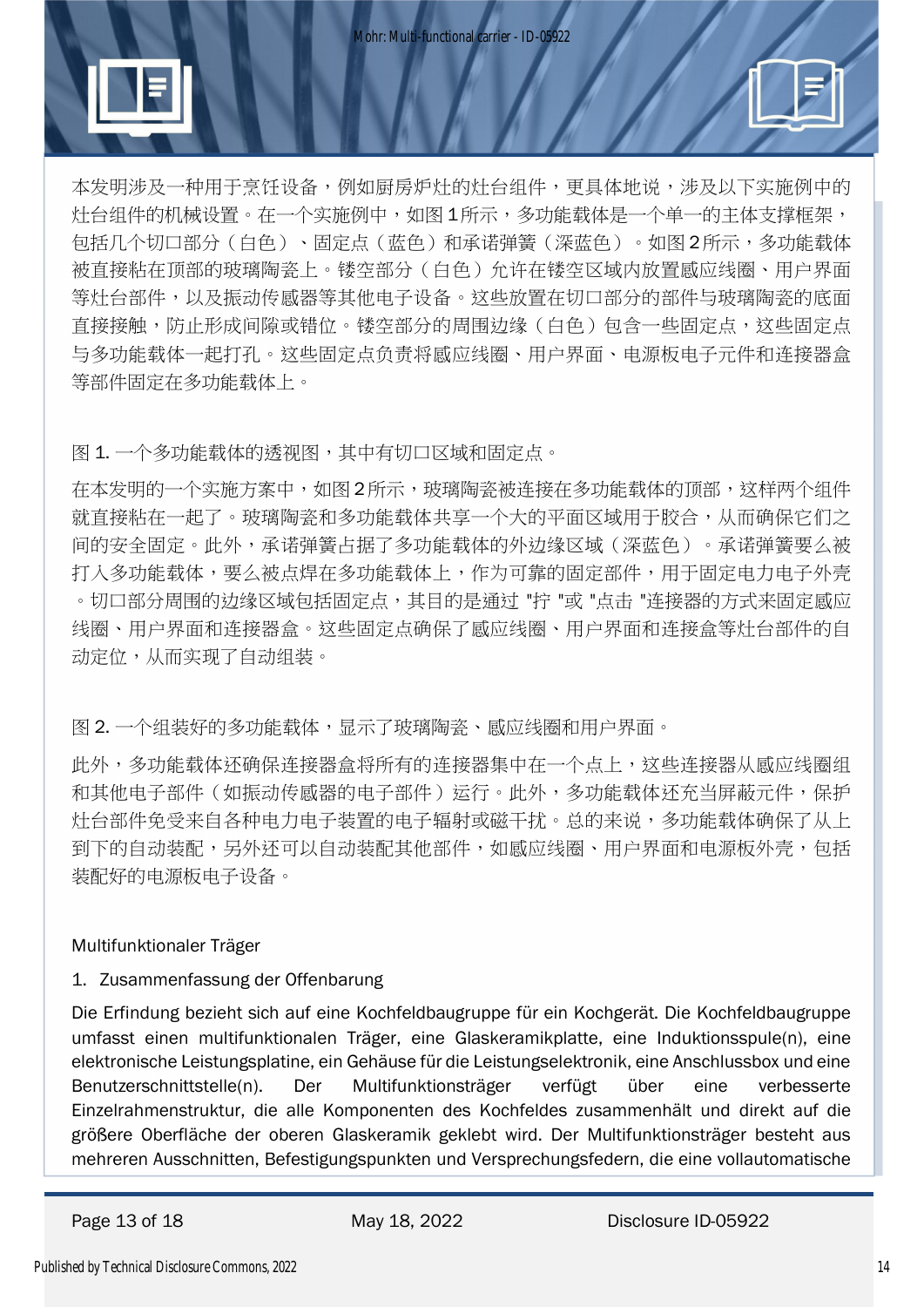

Montage der Kochfeldkomponenten mit präzisen Ausrichtungen ermöglichen. Im Gegensatz zu den herkömmlichen Kochfeldern, die manuell und mit mehreren Stützrahmen montiert werden, ermöglicht der Multifunktionsträger eine hochpräzise Fixierung aller Kochfeldkomponenten und somit eine automatische Montage. Die Erfindung beseitigt somit Ausrichtungsfehler bei der vertikalen Positionierung der Induktionsspulen, verbessert die Kochleistung des Benutzers und ermöglicht außerdem die automatische Fixierung aller relevanten Komponenten in einer Reihenfolge von oben nach unten bei der Montage.

#### 2. Anwendbare Patent-Kategorisierung

H05B3/68 Heizvorrichtungen, besonders geeignet für Kochplatten oder analoge Kochplatten.

H05B3/74 Nichtmetallische Platten, z.B. Glaskeramik-, Keramik- oder Glaskeramikkochfelder, auch mit Strom- oder Steuerschaltungen.

F24C 7/06 Anordnung oder Montage von elektrischen Heizelementen.

F24C 15/10 Oberteile, z. B. Kochplatten; Ringe (Deckel oder Spritzschutz F24C15/12; Auffangwannen oder -rillen F24C15/14)

#### 3. Technisches Gebiet

Die vorliegende Erfindung betrifft eine Kochfeldanordnung für Kochgeräte, insbesondere einen mechanischen Aufbau der Kochfeldkomponenten.

4. Referenzen

1. US2004159651A1 EINTEILIGER BRENNERELEMENT/SCHALTERTRÄGER FÜR EIN KOCHFELD

Die Erfindung betrifft eine Griffanordnung mit einem Hauptkörperteil 65 und einer Endkappe 72, die an jedem Endabschnitt des Hauptkörperteils 65 angeordnet ist. Die Endkappe 72 weist einen Aufnahmeflansch 106 auf, der einen T-förmigen Fortsatz 108 aufnimmt, der von dem Hauptkörperteil 65 absteht. Dadurch entsteht eine schwalbenschwanzähnliche Reibungspassung und verhindert, dass sich das Hauptkörperelement 65 relativ zur Endkappe 72 verdreht. Die Griffbaugruppe umfasst ferner ein Befestigungselement 74 und eine Federklammer 78 mit einem Hauptteil 120 und einem elastischen Armteil 140 (siehe unten). Das Befestigungselement 74 wird durch eine Schlüssellochöffnung 126 in der Federklammer 78 und eine Öffnung 98 in der Endkappe 72 eingeführt und greift schraubbar in das Hauptkörperelement 65 ein, um die Federklammer 78, die Endkappe 72 und das Hauptkörperelement 65 miteinander zu verbinden. Außerdem greift das Armelement 140 der Federklammer 78 in seiner verriegelten Position in das Befestigungselement 74 ein.

### 2. US5847364A HEIZSTRAHLERTRÄGERSYSTEM

Es werden Herde beschrieben, die Montagesysteme zur Befestigung der Heizelemente umfassen, so dass die Heizelemente mit einer im Wesentlichen konstanten Kraft über einen breiten Temperaturbereich gegen eine Unterseite der Glasplatte gehalten werden. In einer Ausführungsform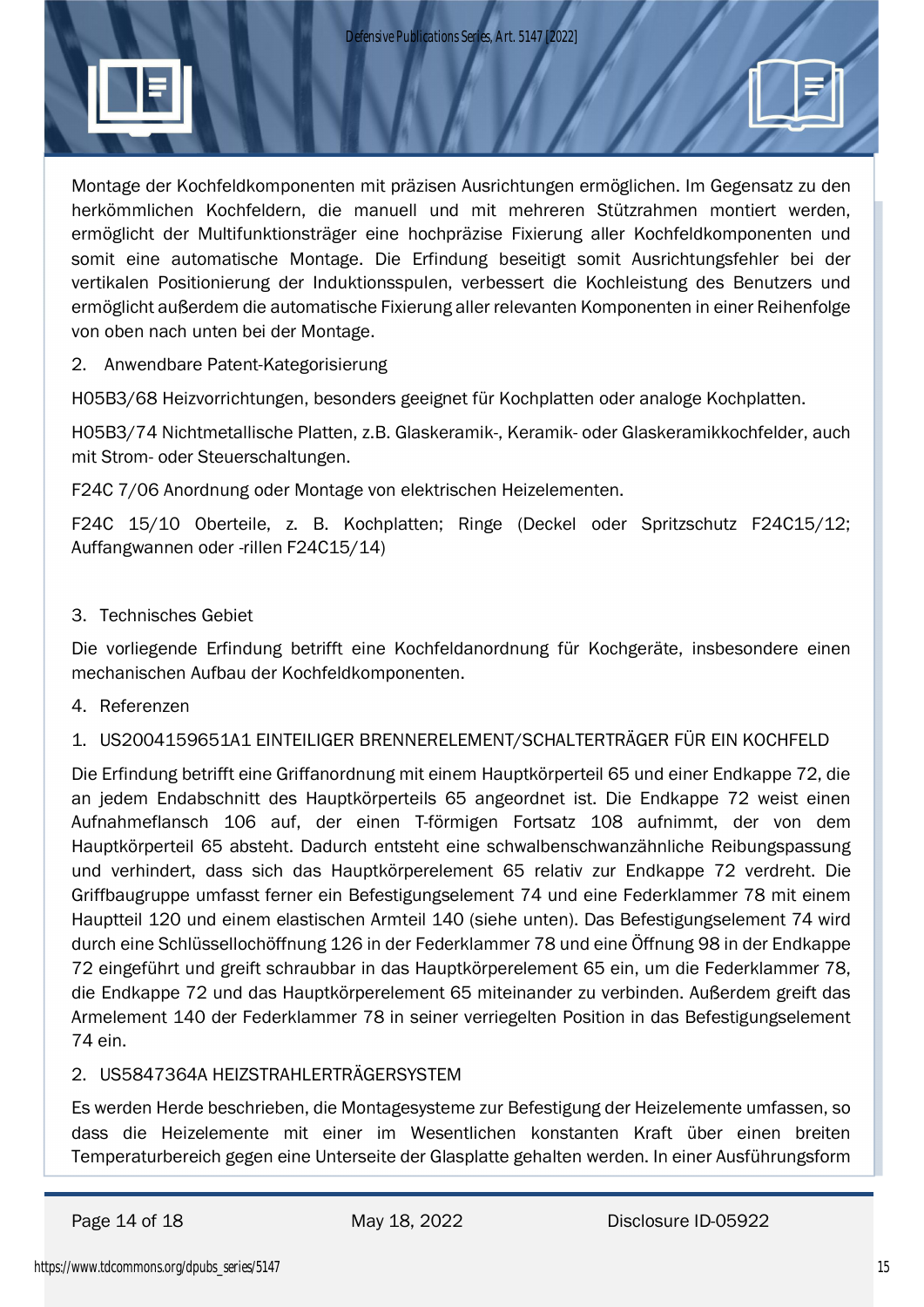

umfasst das Kochfeld einen Rahmen und eine Trägerplatte mit einer Vielzahl von Öffnungen für Strahlungsheizelemente. Eine Glasplatte ist an ausgewählten Stellen durch Kleben an der Trägerplatte befestigt. Das Befestigungssystem umfasst Spiralfedern, die an der Trägerplatte und an den Strahlungsheizelementen angreifen, um die Strahlungsheizelemente in den Öffnungen für die Strahlungsheizelemente und an der Glasplatte zu positionieren.

#### 3. US2021071873A1 GEPRÄGTE MERKMALE FÜR KOCHFELD-ANORDNUNG

Eine Kochfeldbaugruppe umfasst einen Brennerkasten und ein auf dem Brennerkasten angeordnetes Steuergerät. Eine Montageplatte ist über dem Steuergerät mit dem Brennerkasten verbunden. Die Montageplatte weist eine Vielzahl von geprägten Merkmalen auf. Jedes der mehreren geprägten Merkmale erstreckt sich von einzelnen Abschnitten der Montageplatte vertikal nach oben. Eine Vielzahl von Spulenbaugruppen umfasst einzelne Spulenbaugruppen. Jede der einzelnen Spulenbaugruppen enthält eine Spule, die auf einer Spulenplatte angeordnet ist, die mehr als eine Öffnung definiert. Jedes der einzelnen geprägten Merkmale erstreckt sich durch eine Öffnung der mehr als eine Öffnung, die durch eine der Spulenplatten definiert ist, wenn die einzelnen Spulenbaugruppen auf der Montageplatte angeordnet sind. Ein Kochfeld ist über der Vielzahl von Spulenbaugruppen angeordnet und mit dem Brennerkasten verbunden.

4. US5571434A KOCHFELDSTEMPEL MIT VORRICHTUNG ZUR BEFESTIGUNG VON HEIZELEMENTEN UND INTEGRIERTEM ABDECKRING

Metallstempel zum Halten einer Glaskeramik-Kochfläche, einer Steuereinheit und einer Mehrzahl von Brennerelementen eines Geräts mit Mitteln zum Halten der Glaskeramik-Kochfläche, einem Elementteil mit einer Mehrzahl von Elementlöchern, in denen die Brennerelemente angeordnet sind, und ferner mit Befestigungsmitteln zum Befestigen der Brennerelemente an dem Stempel, einem Steuereinheitsteil mit Mitteln zum Befestigen der Steuereinheit an dem Stempel und einem Zierringmittel zum Befestigen des Stempels an dem Gerät

### 5. US9599348B2 KOCHFELD MIT VERFORMBAREM HAKEN

Ein Ofen mit einem Gehäuse und einem über dem Gehäuse angeordneten Kochfeld ist vorgesehen. Das Kochfeld umfasst einen oberen Rahmen, der sich an einer oberen Fläche des Gehäuses befindet, wobei der obere Rahmen mindestens eine Heizungseinbauöffnung und mindestens zwei Heizungshalterungen neben der Einbauöffnung umfasst, eine obere Platte, die sich auf einer oberen Fläche des oberen Rahmens befindet, und eine Heizung, die sich in der Einbauöffnung befindet, wobei die Heizung mindestens zwei Heizungshalterungen umfasst, wobei jede Halterung elastisch mit einer entsprechenden Halterung verbunden ist, um die Heizung beweglich zu halten.

#### 5. Zu lösendes Problem

Seit vielen Jahren wird die Kochfeldbaugruppe für Kochgeräte, z.B. Kochmulden, konventionell hergestellt. Eine solche konventionelle Kochfeldbaugruppe besteht meist aus mehreren Tragrahmen und Kochfeldkomponenten. Das erhöht die Komplexität des Montageprozesses und damit auch die Herstellungs- und Lagerkosten. Außerdem erfordert die Massenproduktion einer solchen Kochfeldbaugruppe hochqualifizierte Arbeitskräfte mit ausreichenden Kenntnissen über die richtige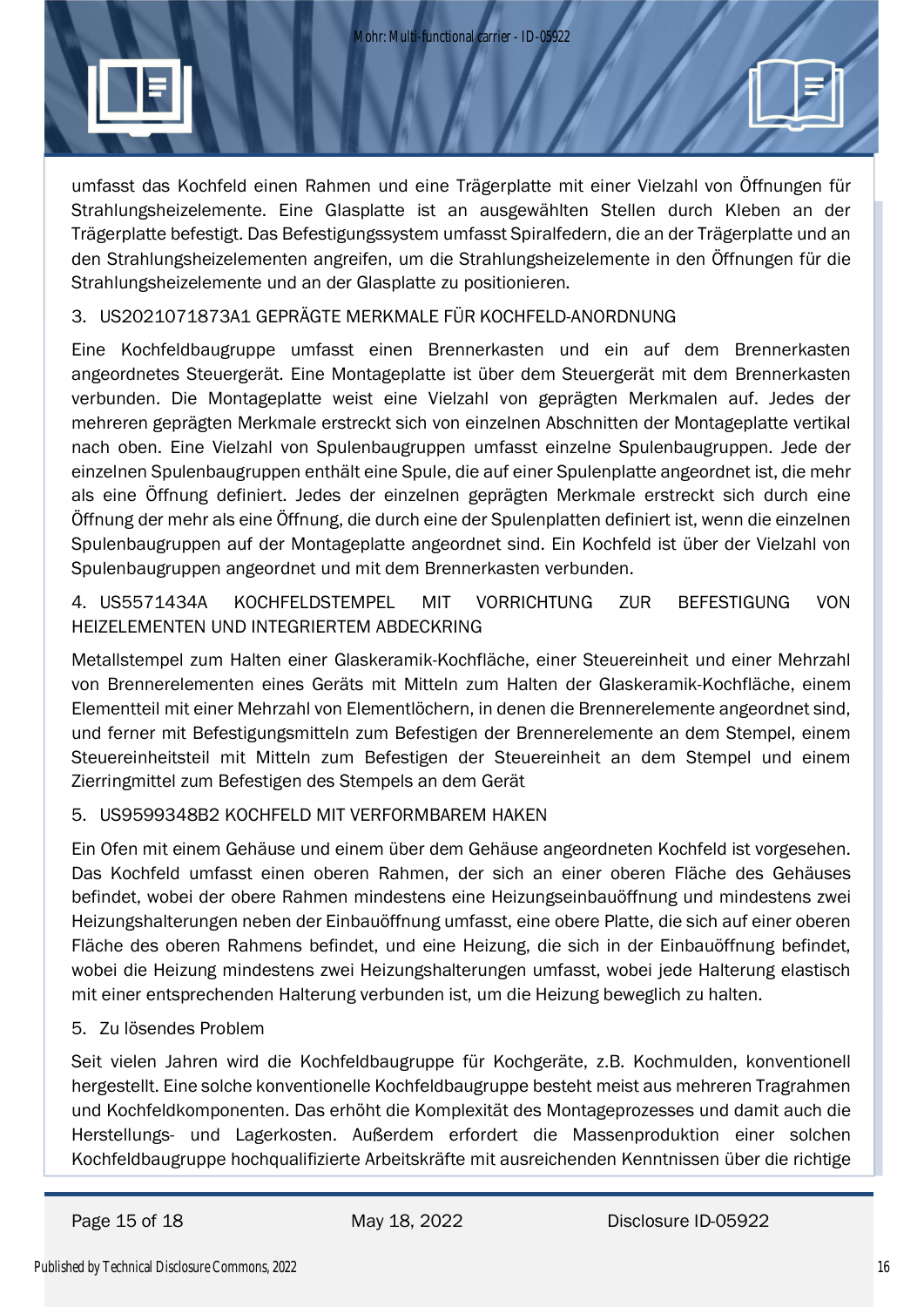

Befestigung der Kochfeldbaugruppe. Darüber hinaus müssen die Fachkräfte jede einzelne Komponente des Kochfelds mit ihren Händen zusammenbauen, wodurch eine hohe Präzision und eine korrekte Ausrichtung der Komponenten erreicht wird. Ein derartiger komplexer, sich wiederholender Prozess, der eine manuelle Montage beinhaltet, kann zu einer hohen Ermüdungsbelastung der Arbeiter führen, was eine große Anzahl von Ausrichtungsfehlern im Endprodukt zur Folge hat.

Bei den früheren Cheetah-Modellen kann es vorkommen, dass die Komponenten der Kochfeldbaugruppe, wie die Induktionsspule und die Glaskeramik, nur mangelhaft zueinander passen, so dass ein inakzeptabler Spalt zwischen ihnen entsteht. Ein solcher Ausrichtungsfehler kann zu einer ineffizienten Leistungsübertragung von den Induktionsspulen und auch zu einer unterschiedlichen Leistungsübertragung für denselben Typ von Induktionsspulen führen. Dies kann zu höheren Stromverbrauchskosten führen und das Kocherlebnis des Benutzers insgesamt beeinträchtigen. Außerdem kann ein solcher fehleranfälliger Montageprozess dazu führen, dass die Endprodukte zurückgewiesen werden, was unnötige Kosten für die erneute Montage und einen erhöhten Zeitaufwand nach sich zieht. Daher ist es notwendig, eine neue, verbesserte Montagetechnik für Kochfelder zu entwickeln, um die oben genannten Probleme zu lösen.

#### 6. Vorgeschlagene Lösung

Die vorliegende Erfindung löst das oben genannte Problem, indem sie einen verbesserten, als Multifunktionsträger bezeichneten Einzelstützrahmen für ein Küchengerät, insbesondere für ein Kochfeldgerät, bereitstellt. Ein Multifunktionsträger umfasst mehrere Ausschnitte, Befestigungspunkte und Versprechungsfedern, um die Kochfeldkomponenten in der richtigen Position zu sichern. Ein Multifunktionsträger wird direkt auf eine Glaskeramikplatte geklebt, so dass eine sichere Fixierung gewährleistet ist. Außerdem sind auf dem Multifunktionsträger mehrere Aussparungen angebracht, die es den Kochfeldkomponenten wie den Induktionsspulen und der Benutzeroberfläche ermöglichen, direkten Kontakt mit der Glaskeramik herzustellen. Durch diese Anordnung werden Fluchtungsfehler und Spaltbildungen zwischen den beiden Komponenten vermieden. Ebenso wird die Vielzahl der Versprechensfedern an bestimmten Stellen durch Stanzen mit dem Träger oder durch direktes Punktschweißen auf dem Träger befestigt. Die Versprechensfedern dienen als Fixierungselemente für die Befestigung eines elektronischen Leistungsgehäuses.

Der Multifunktionsträger weist auch in den umlaufenden Kanten der Ausschnitte Fixierungspunkte auf. Die Fixierungspunkte sind hauptsächlich dafür verantwortlich, die Kochfeldkomponenten wie die Induktionsspulen, die Bedienoberfläche, die Leistungselektronik und die Anschlussbox durch einen "Schraub-" oder "Klick"-Mechanismus auf dem Multifunktionsträger zu halten. Die Fixierungspunkte garantieren die zuverlässige Position der jeweiligen Kochfeldkomponenten. Die mechanische Gesamtkonstruktion des Multifunktionsträgers reduziert somit die Anzahl der Bauteile, die zum Zusammenhalten der Kochfeldbaugruppe erforderlich sind. Durch den direkten Kontakt der Induktionsspule mit der Glaskeramik wird zudem eine ungleiche Kochleistung durch eine definierte und zuverlässige vertikale Position der Induktionsspulen ausgeschlossen. Die strukturelle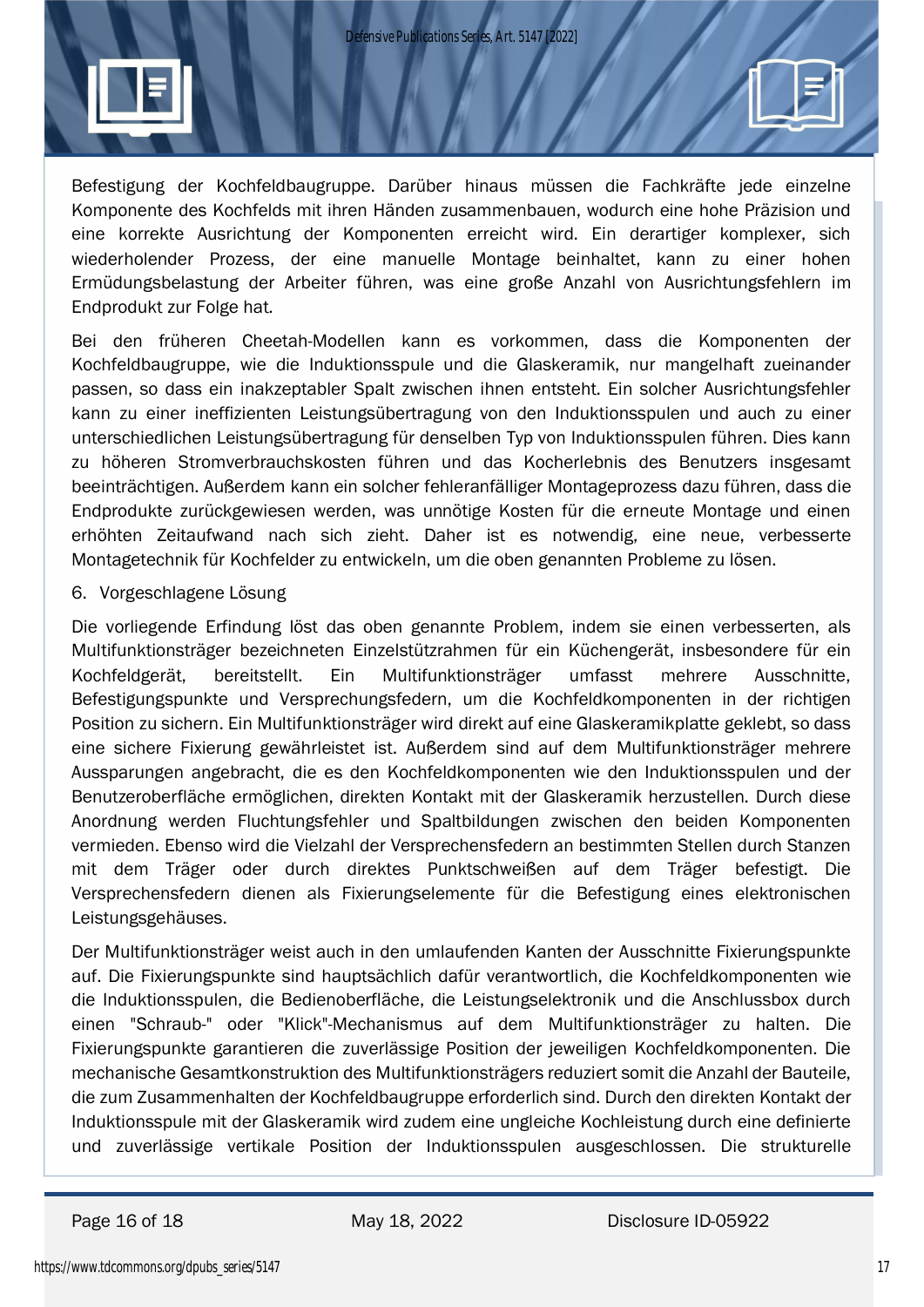Eigenschaft des Multifunktionsträgers ermöglicht also eine automatische Montage mit einer minimalen Anzahl von Bauteilen, was zu einem verbesserten Kocherlebnis führt.

#### 7. Beschreibung

Die vorliegende Erfindung betrifft eine Kochfeldbaugruppe für ein Kochgerät, z. B. ein Kochfeld, und insbesondere einen mechanischen Aufbau der Kochfeldkomponenten in den folgenden Ausführungsformen. In einer Ausführungsform, wie in Figur 1 dargestellt, ist der Multifunktionsträger ein einteiliger Tragrahmen mit mehreren Ausschnitten (weiße Farbe), den Befestigungspunkten (blaue Farbe) und Versprechungsfedern (dunkelblaue Farbe). Der Multifunktionsträger wird direkt auf eine obere Glaskeramik geklebt, wie in Abbildung 2 dargestellt. Die Ausschnitte (weiß) ermöglichen die Platzierung von Kochfeldkomponenten wie den Induktionsspulen, der Benutzeroberfläche und anderer Elektronik wie den Vibrationssensoren innerhalb der Ausschnitte. Diese in den Ausschnitten platzierten Komponenten stellen einen direkten Kontakt mit der Unterseite der Glaskeramik her, wodurch eine Spaltbildung oder Fehlausrichtung verhindert wird. An den umlaufenden Rändern der Ausschnitte (weiß eingefärbt) befinden sich eine Reihe von Fixierpunkten, die zusammen mit dem Multifunktionsträger gestanzt sind. Die Befestigungspunkte sind dafür verantwortlich, dass die Komponenten wie Induktionsspulen, die Benutzeroberfläche, die Leistungselektronik und die Anschlussbox am Multifunktionsträger gehalten werden.

Abbildung 1. Eine perspektivische Ansicht eines Multifunktionsträgers mit den ausgeschnittenen Bereichen und Befestigungspunkten.

In einer Ausführungsform der Erfindung, die in Abbildung 2 dargestellt ist, wird auf der Oberseite des Multifunktionsträgers eine Glaskeramik angebracht, so dass die beiden Komponenten direkt miteinander verklebt sind. Die Glaskeramik und der Multifunktionsträger teilen sich eine große ebene Fläche für die Verklebung, wodurch eine sichere Fixierung zwischen ihnen gewährleistet ist. Außerdem belegen die Versprechensfedern die äußeren Randbereiche (dunkelblau gefärbt) des Multifunktionsträgers. Die Versprechensfedern werden entweder in den Multifunktionsträger gestanzt oder auf den Multifunktionsträger punktgeschweißt und dienen als zuverlässiges Fixierungselement für die Aufnahme des Leistungselektronikgehäuses. Im Randbereich der Ausschnitte befinden sich die Fixierungspunkte, die zur Aufnahme der Induktionsspulen, der Bedienoberfläche und der Anschlussdosen durch "Einschrauben" oder "Einklicken" von Steckern vorgesehen sind. Diese Befestigungspunkte sorgen für eine automatische Positionierung der Kochfeldkomponenten wie der Induktionsspulen, der Benutzeroberfläche und der Anschlussdosen, wodurch eine automatische Montage realisiert wird.

Abbildung 2. Eine montierte Version eines Multifunktionsträgers mit Glaskeramik, Induktionsspulen und Benutzeroberfläche.

Darüber hinaus sorgt der Multifunktionsträger dafür, dass die Anschlussbox alle Anschlüsse, die von der Induktionsspulengruppe und anderen elektronischen Bauteilen wie der Schwingungssensor-